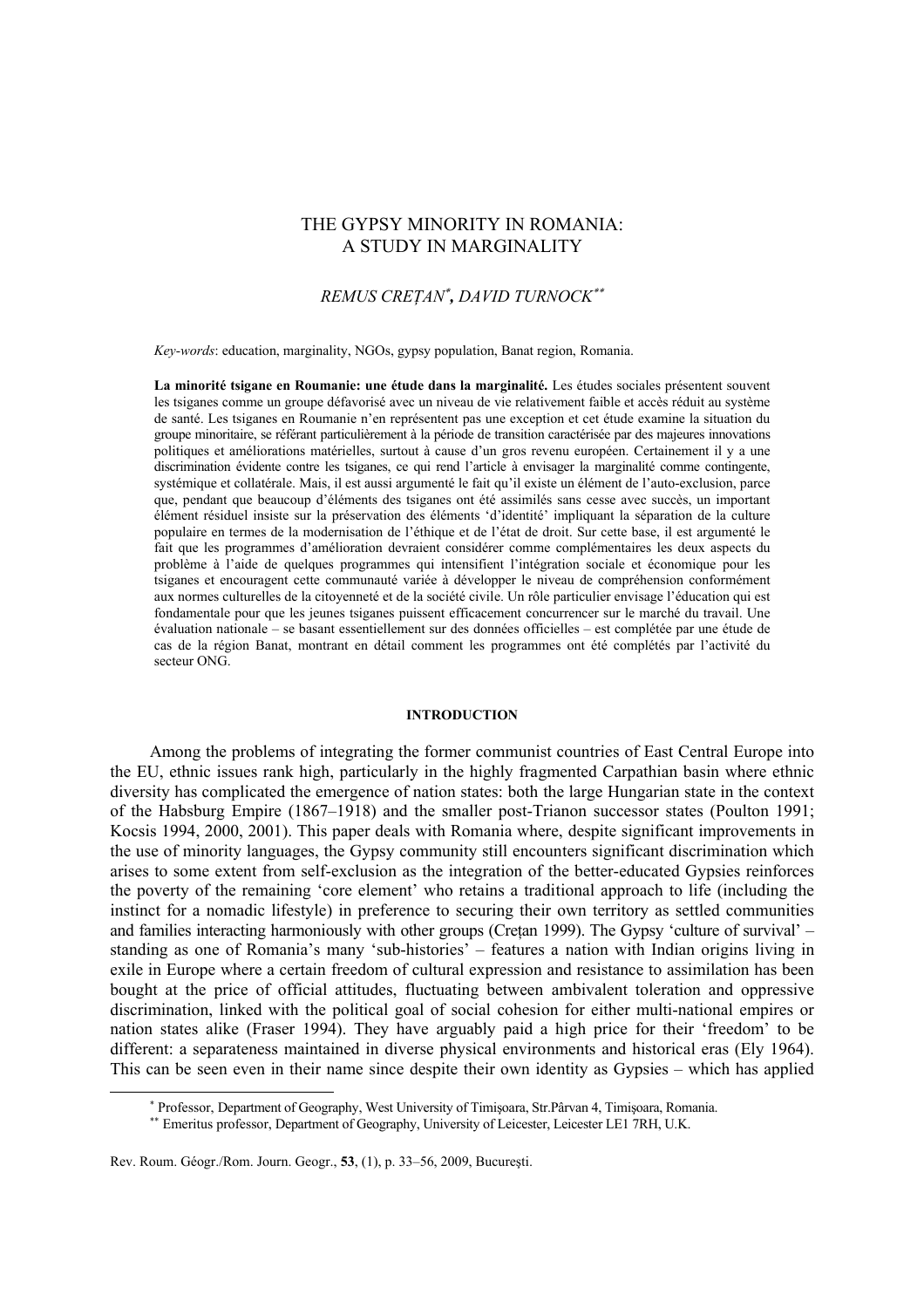through the ages – these 'nomads of the plains' have been labelled in less-flattering ways by host nations ranging from the Greek term 'atsinganos' or 'atsinkanos' linked with fourteenth century India; 'Tigani' or 'Zigeuner' – with many other variants – relating to a long 'sejour' in Persia; and 'Egyptians' reflecting their former residence in Little Egypt – the bend of Pelopones near Mount Gype from which the English term 'gypsy' is derived (Humeau 1992, p.6).

The problems are by no means confined to Romania (and neighbouring states) since the EU accession process has gradually lowered the barriers to migration and brought many Romanian Gypsies to the streets of Western Europe where aggressive begging and other forms of criminality have done little to enhance the country's image as a successful transition economy: while the overall scale of Romanian migration to Western Europe during 2007 (with a significant Gypsy component) has caused member states to consider restrictions, including a proposed moratorium in Spain. Gypsies' activities in Italy culminating in a murder charge in Rome for Romulus Mailat, a member of the Gypsy community from Avrig near Sibiu, has prompted consideration new powers for Italian local authorities to expel EU citizens. Thus the outstanding issue of Gypsies' welfare and integration is an important issue in social geography, with the Gypsies in general widely portrayed as a disadvantaged group suffering relatively low living standards (Gheorghe & Liegeios 1996; Stiftung 2003); while the Gypsies of Romania are no exception (Cherată 1998; Năstasă 2001; Zamfir & Preda 2002).

In this study we first provide a historical context covering the salient features of the last two centuries which have seen great changes in socioeconomic fortunes and political subordination. While discrimination is undeniable, the Gypsies for their part have maintained what they see as their own identity – notwithstanding the perception of such a separatist stance as a rejection of self-improvement through regular work and education; aggravated by reluctance to comply with such normal conventions such as carrying an identity card (*buletin)* without which it is not possible in today's Romania to legally obtain employment or cast a vote. We attempt to conceptualise Gypsy marginality which constitutes an important part of the 'poverty problem' accompanying Romania's transition from communism to EU accession before examining recent government and civil society responses to the experiences of the transition years which have registered some progress towards integration in the light of Europe's insistence on a stronger commitment to Gypsies' welfare. We focus on the crucial matter of education and examine the policy initiatives of the last 15 years and the Gypsies response, with particular reference to Banat since this ethnically-diverse part of western Romania has a distinguished record for social integration, as the lead author has demonstrated (Cretan 2003, 2006), to the point where it may provide a model for progress in other parts of the country.

### **HISTORICAL SUMMARY**

The Gypsies appeared in Romania by 1348 (but only after 1386 in Transylvania, then part of the Hungarian Kingdom) and despite enjoying a degree of autonomy under their own leaders, feudal pressures eventually forced them into a high level of dependency and Habsburg documents of 1712 show the Gypsies as serfs belonging to landowners and monastic communities, with particular aptitude in metalworking (copper and gold) (Cretan 2002, p. 461). They tended to adopt a nomadic lifestyle in the summer months, with permission granted by their lords, while using 'specific quarters' during the winter when they became sedentary. Feudal control afforded protection but assimilation was resisted although the use of both their mother tongue and their traditional clothing was forbidden. In 1761 Habsburg Empress Maria Theresa imposed the first settlement law on these 'New Hungarians' who were expected to build proper houses (replacing traditional tents) and then, more radically in 1773, she ordered that all Gypsy children over five years of age be taken from their parents and cared for by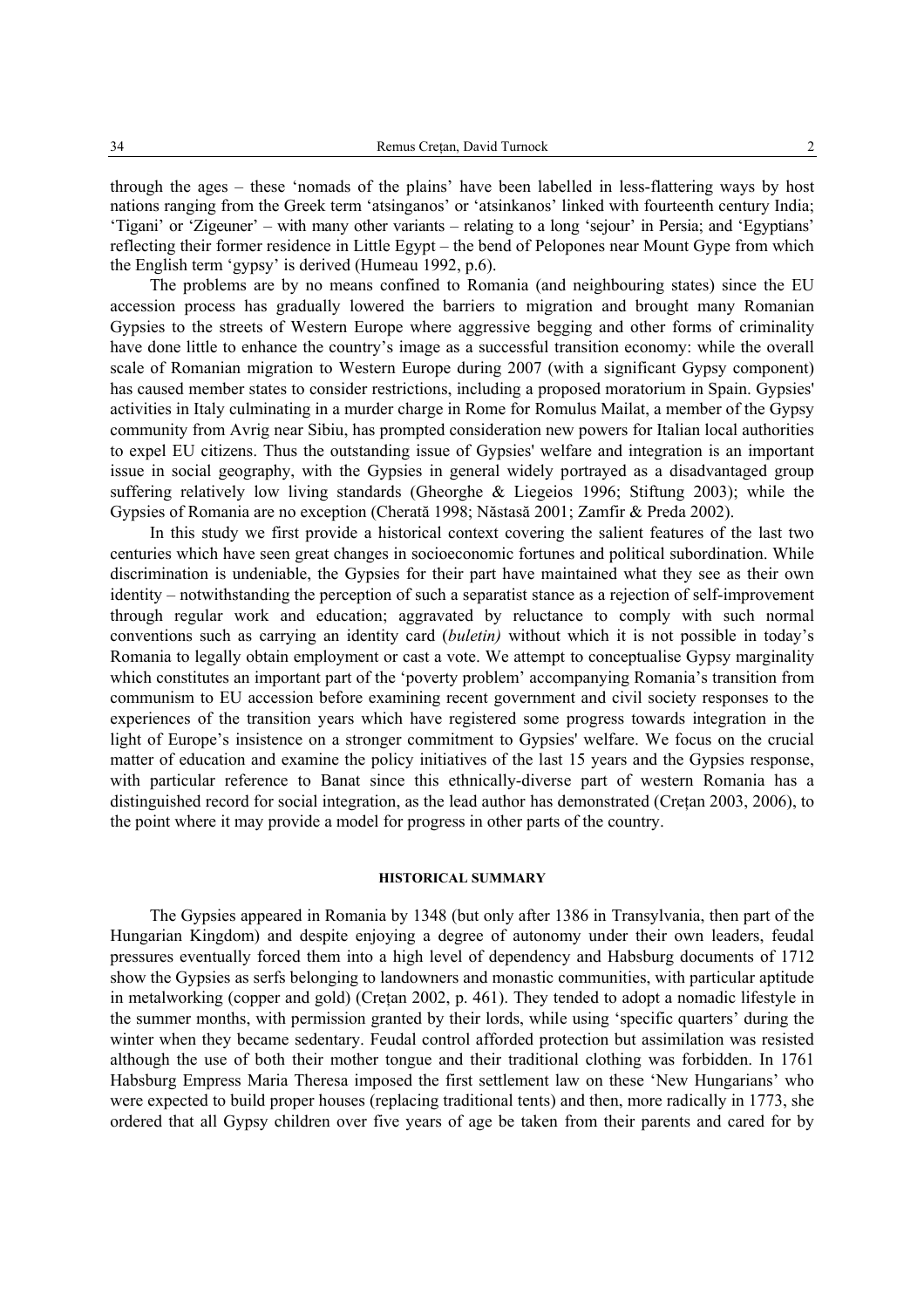non-Gypsy families (often in distant villages): although many were able to escape it is estimated that about a quarter of the Gypsies in Banat were assimilated as Germans by the end of the century (Achim 1998, p. 95). Moreover, in 1782, the next Habsburg head of state, Joseph II, issued an edict of 59 points including the requirement that Gypsy children attend school and church regularly although they continued to be denied their own language, costume and music; such were the negative perceptions of Gypsy culture which even included a propensity for cannibalism. However little progress was made because the relatively objective contemporary writings of Francesco Griselini (ed. 1984) point to the perpetuation of a nomadic lifestyle; casting doubt on the accuracy of Johann Jakob Ehrler's estimate (first published in 1774) of 'some 5,000 gypsies' in Banat around 1770 according to the Habsburg Conscription (Ehrler 1982, pp. 44–5). The Gypsies were then just 1.3% of the population (compared with 2.0% for Jews, 2.5% for Bulgarians ('Caraşoveni'), 13.0% for Germans, French and Italians, 24.0% for Serbs and 57.2% for Romanians. But this is almost certainly an underestimate since the enumerators would hardly have tracked down all the members of an essentially nomadic population.

Emancipation (*slobozenie*) came in 1848 in the Habsburg lands – a little ahead of the Principalities of Moldavia and Wallachia in 1859 under Prince Alexander Ioan Cuza. However, rural Gypsies in Banat often remained in the vicinity of monasteries while some transferred to 'mahalele': poor residential areas on the edge of towns and villages. Although few had the resources to acquire houses in high-status residential areas, some – like Vasile Alecsandri, Gheorghe Asachi, Cezar Bolliac, Barbu Constantinescu and Mihail Kogălniceanu – were able to join the professions (including academic careers in history, literature and poetry). Meanwhile emigration became an option by the turn of the century and although many were subsequently expelled from the USA for criminality they could at least return with capital resources that set them apart from those who had stayed at home. In Germany, Chancellor Bismarck was quick to impose restrictions (Crowe, 1996) and in 1905, the scale of illegal camping and fishing, along with damage to the forests, was such as to require expulsion of all those who had arrived from the Habsburg Empire. It was a period of great economic progress when the Gypsies could take employment buy property and have their children educated (Tamaş 2001, p. 37) and it is a question for historical research why they did not take greater advantage of the opportunities available. Could it be that Gypsy culture was – and still is – so wedded to tradition that those who chose to integrate had little option but 'disappear' into mainstream society; leaving the visible Gypsy community – constantly augmented by early marriage and high natural increase – with distinct family and community values along with certain economic functions as blacksmiths and coppersmiths providing subsistence but hardly prosperity (Potra 1993, p. 108)?

In the inter-war period Gypsies' assimilation (which included greater use of the Romanian language) was balanced by moves towards autonomy at national and local levels, especially in the 1930s through newspapers such as 'Glasul Romilor' in Bucharest and 'Timpul' in Craiova; while G.A. Lazurica (a well-known Gypsy personality) founded a 'General Association of the Gypsy from Romania' in 1933 which proposed, amongst other things, a dedicated hospital and university solely for the Gypsy community (Chelcea 1944). However, such organisations were unable to consolidate, while Gypsy handicrafts became uncompetitive due to the development of factory industry. Fascism came to the fore as Hitler cancelled all the civil rights for the Gypsies in Germany and launched a strong racist policy, reflected later in Romania under dictatorship in 1940. Progress went into reverse the following year when Antonescu (seeking to marginalise undesirable minorities) used a secret Gypsy census as the basis for the massive deportation to the captured Soviet territory of Transnistria during 1942–1944. A total of some 20,000 Gypsies (4,000 of them from Banat) reached the Bug river area, but with neither work nor means of subsistence about half of them died. Despite poor organisation and the privations of war, the stark realities of ethnic cleansing and genocide cannot be denied. Equality after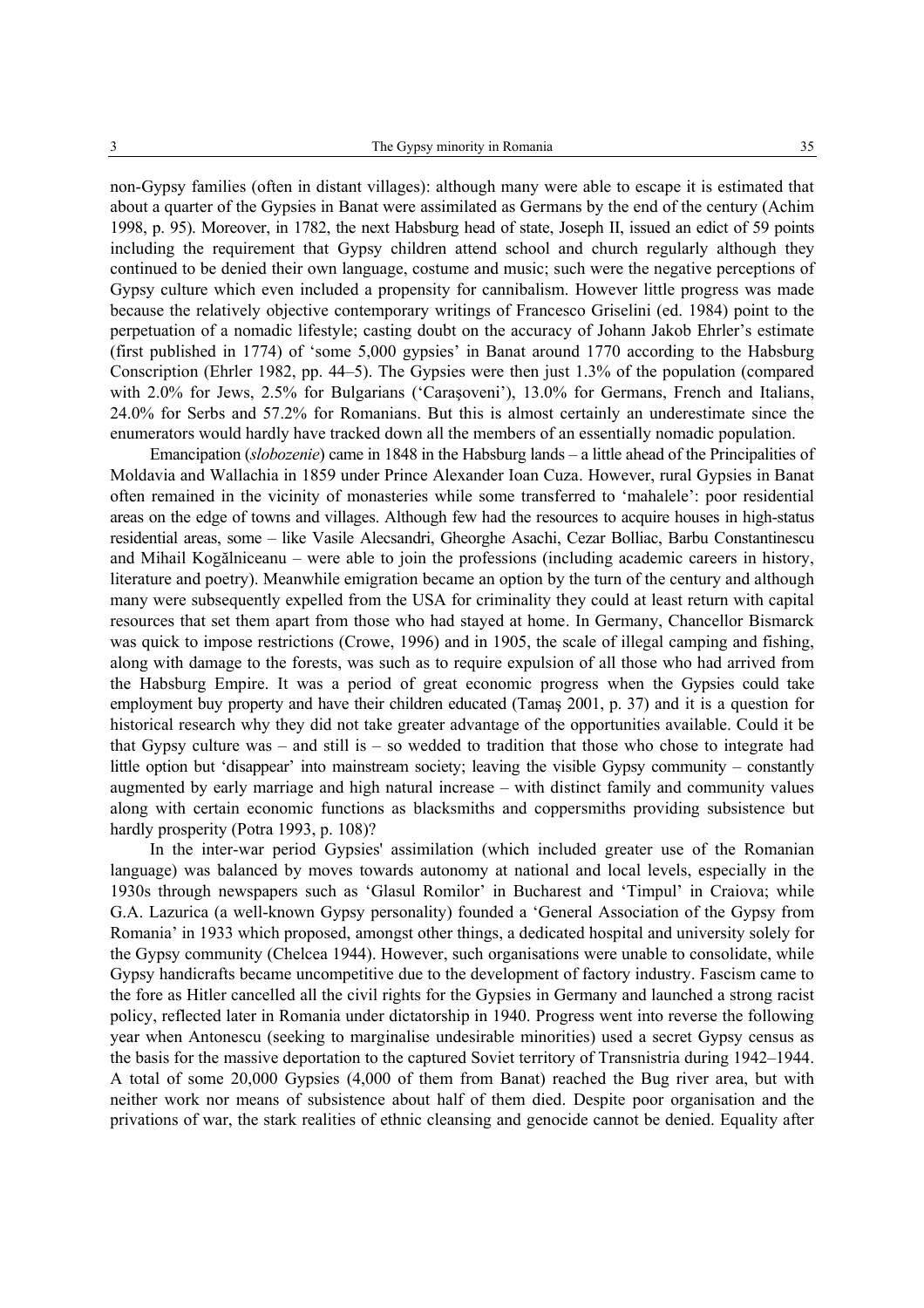the war resulted in discrimination being replaced by neglect since cultural development was compromised by the lack of education in the Gypsy language while the Gypsy failed to benefit from the land reform of 1946; and the Romanian Workers' Party (as the Communist Party was known at the time) did not recognise the Gypsy minority when it came to power in 1948. However there was no place for the General Union of Roma (Uniunea Generalã a Romilor) – formerly the General Association of the Roma from Romania – although it had actually ceased to function in 1941.

THE COMMUNIST PERIOD. The Gypsies experienced mixed fortunes under communism. They suffered from the general confiscation of wealth through their significant holdings in gold, but the integration policies of the 1950s were not fully implemented and so there was no overwhelming pressure to settle. And when draconian measures were taken to stimulate a higher birth rate from 1967 family benefits were extremely helpful for traditionally large Gypsy families (typically rearing five or more children) and a relatively rapid growth in numbers was therefore well-supported. Again, although determined efforts were made during 1977–1983 to accelerate social and cultural development through education and settlement policies, resources were inadequate for radical rural reorganisation ('sistematizare') to be achieved by 1989 and Gypsy communities were not greatly disturbed. Had it gone ahead the Gypsies would almost certainly have gained from further replacement of 'contingency housing'. Indeed many Gypsies – like those in the Măguri community discussed below – had already been pleased to have their housing conditions improved under the cooperative farm system. Employment was found quite widely, albeit through unskilled work in the giant industrial enterprises or on socialist (state or cooperative) farms. And while there was low priority for specific Gypsy development policies they had the option of declaring themselves as Gypsies for census purposes from 1977; although the communist state insisted on the term 'ţigani' (i.e gypsies) and the generic term 'Roma' adopted in Western Europe from the 1970s could not be used officially until after the revolution. In addition they often faced discrimination by community élites and small minorities often felt isolated with reduced solidarity within their communities and family networks

THE POST-COMMUNIST PERIOD. Much greater research on social problems has reinforced popular perceptions of Gypsy marginality (Pons 1995; Martinez 1998). 'Their marginalisation by the society on which they live and their manner of obtaining the economic resources necessary for life are characteristics which set them apart as an anti-social ethnic group' (Costachie 1997, p. 112). However it all too easy to regard the Gypsies as a homogenous group. when in fact there are differences in language and also in occupations: as noted by Voiculescu (2002) in Sângeorgiu de Mureş where there are four groups differentiated according to residence, dress, employment and language (Romany, Romanian and Hungarian). Hence many Gypsies do not declare themselves as Gypsies for census purposes and the official figures are clearly under-estimates (Table 1); albeit with a growth of 134,000 (33.4%) during 1992–2002 while the total population of the country declined by 1.11mln. (-4.9%). Although the Gypsies have therefore increased their share from 1.76 to 2.47%, this remains a massive understatement when set against the World Bank estimate of some 2.0mln., while the Open Society Institute uses 1.9mln (Hoelscher 2007, p. 9). Such figures would produce a Gypsy population share of some ten percent – similar to Slovakia – and the largest proportion for any European country except Macedonia (11%): while Bulgaria's Gypsies constitute an estimated 8.5% followed by other transition states (mainly Croatia, Czech Republic, Hungary, Montenegro and Serbia) with below five percent. However the size of the Gypsy community is a complex matter because our own estimates suggest that in 2002 there could have been a total of 600,000, taking into account those working abroad (80,000 in Germany, Italy and Spain) or living in remote places within Romania. Allowing for further growth since 2002 the present figure could therefore be 650,000. The much larger estimates may therefore embrace people with a Gypsy background who no longer wish to be part of an ethnic minority.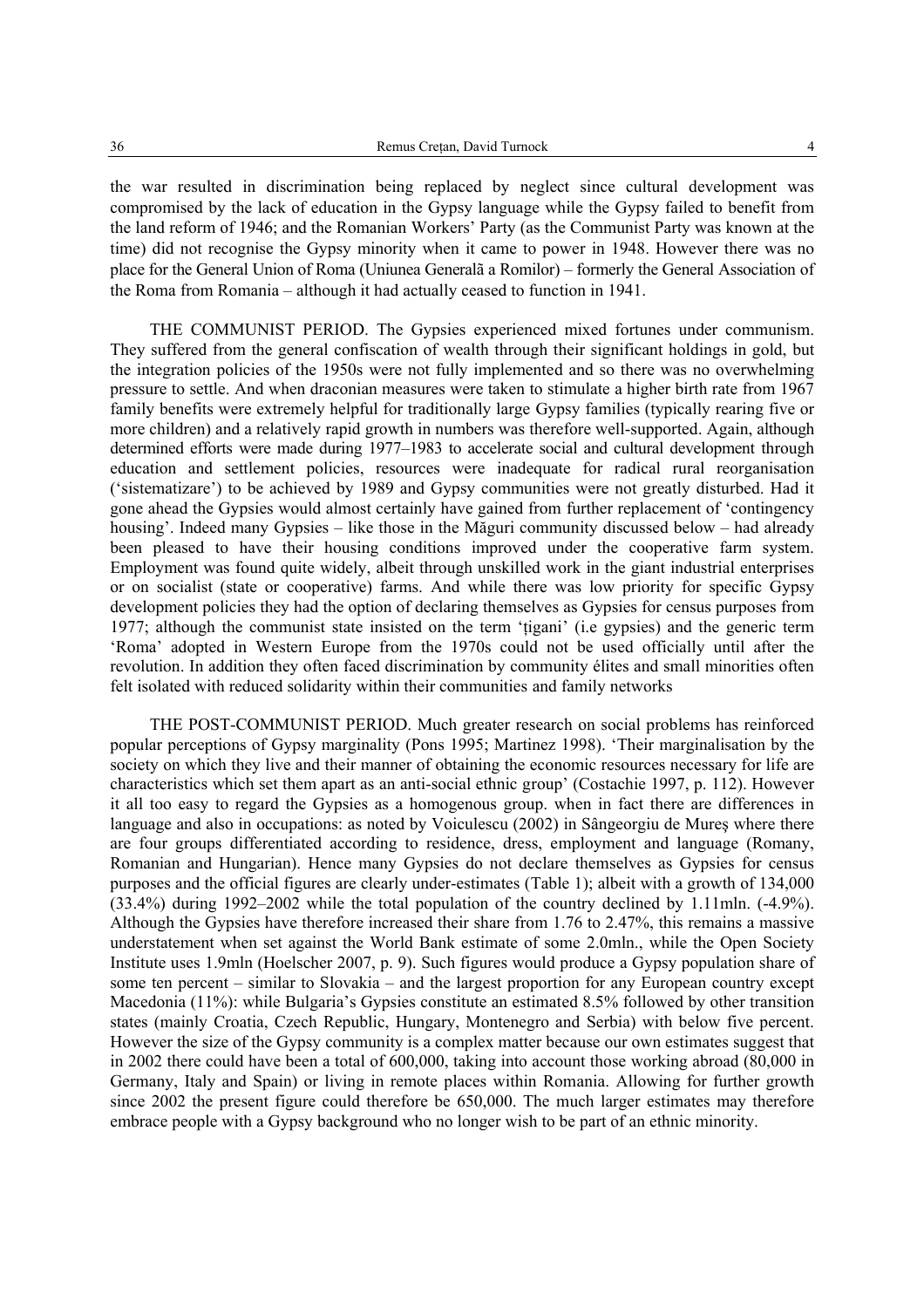|            | 1992 Census |         | 2002 Census |         | Difference |
|------------|-------------|---------|-------------|---------|------------|
|            | Total th    | Percent | Total th    | Percent |            |
| Total      | 22810.0     | 100.00  | 21698.8     | 100.00  | $-1111.2$  |
| Romanians  | 20408.5     | 89.47   | 19409.4     | 89.45   | $-999.1$   |
| Hungarians | 1625.0      | 7.12    | 1434.4      | 6.61    | $-190.6$   |
| Gypsies    | 401.1       | 1.76    | 535.2       | 2.47    | $+134.1$   |
| Germans    | 119.5       | 0.52    | 60.1        | 0.28    | $-59.4$    |
| Ukrainians | 65.8        | 0.29    | 61.1        | 0.28    | $-4.7$     |
| Others     | 190.1       | 0.83    | 198.6       | 0.91    | $+8.5$     |

Ethnic Structure of Romania 1992 and 2002.

There are certainly large communities across the country that suffer poverty and exclusion which can seen through deficiencies across four mutually-reinforcing domains: education, employment, health and housing. Indeed the early transition years made the situation even more difficult for the Gypsies due to the loss of employment and failure to benefit from land restitution (having no history of land ownership). Indeed "the loss of agricultural employment had an especially negative effect on the living standards, social status and inter-ethnic relations of Gypsies in rural areas" where two-thirds reside (Barany 2004, p. 259), while stealing from private farms was not tolerated as it often had been in the case of the former communist cooperatives. Exclusion from villages made for some resumption of an itinerant lifestyle or removal to squatter settlements close to the towns where most Gypsies lived in severe poverty: 'finding fruit' in the summer while 'dying of starvation' in the winter (Amelina *et al*. 2003, p. 183): searching garbage dumps to earn a few dollars recovering plastic crates, copper wire and scrap iron; 'pursued by stray dogs, encircled by black flurries of crows. enveloped in the acrid stench of the refuse and stung by the winds of a Balkan winter'. A World Bank (2005) social mapping exercise revealed that most Gypsy live in the more developed communes and small towns with a high level of concentration in large communities of over 500 and average communities of 200–250 (the average for groups with more than 19 households being about 300).

Nucleation is increasing through a gradual transfer from rural areas to expanding communities on the edge of towns (though some are in apartment blocks in downtown areas) where much of the poverty now exists. These are also revealed by the mapping exercise (Fig. 1). The growth rate in some cases is considerable with a private census in Avrig revealing a growth from 150 at the 2002 census (albeit an understatement due to many absences abroad) to 1,500 in 2007, with absentees taken into account. Moreover there are some effectively autonomous communities with a long history of segregation that have been virtually abandoned by the local authority and where there is such a high level of non-documentation over personal papers and housing (including proof of home ownership and planning consent) that such areas can scarcely claim an official existence (Berescu & Celac 2006). Pustă Vale, a village of 1,600 Gypsies on the edge of Şimleu Silvaniei (in the Sălaj county of Transylvania) is seven kilometers from the town centre. This traditional community, where Romany dialects are spoken and the women wear traditional dress, has no running water, sewage or gas and 40% of households depend on social aid. It does not have its own budget and has been starved of funding, although on the other hand it makes no significant contribution to the local budget and almost a fifth of households operate without personal papers or proof that property is owned and was legally built. A single deputy on the town council may be consulted but has no voting rights (OSI EUMAP 2007, pp. 139–48). With complete residential segregation and only earth roads in the village and its approaches, the community has only one kiosk selling goods and has great difficulty getting help from the hospitable 10kms away which uses the poor state of the road and the lack of ambulances to decline help in emergencies: an all-too familiar scenario reflecting Gypsies disinclination to use regular medical services, which may involve a cost element while securing only substandard care (ERRC 2006).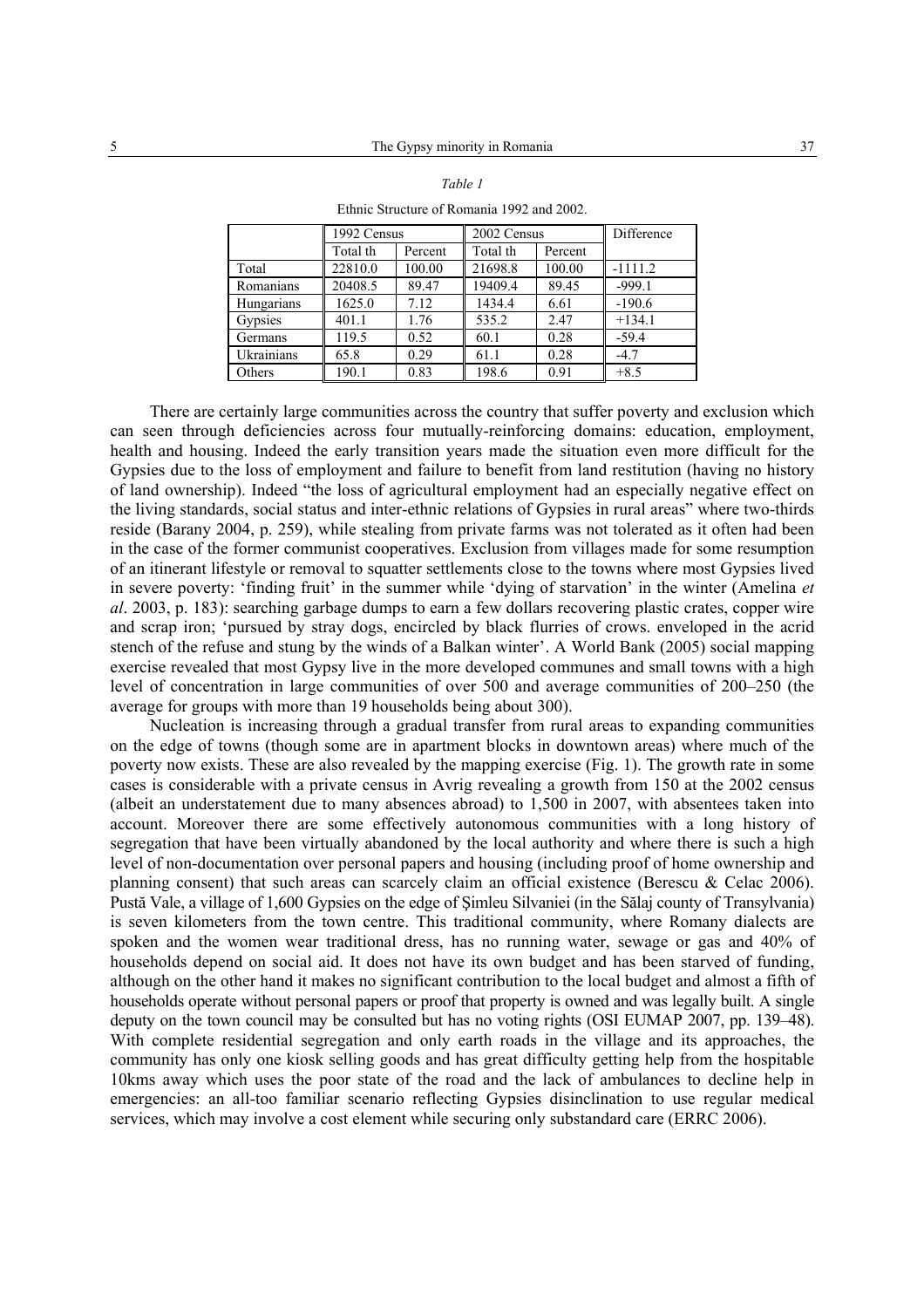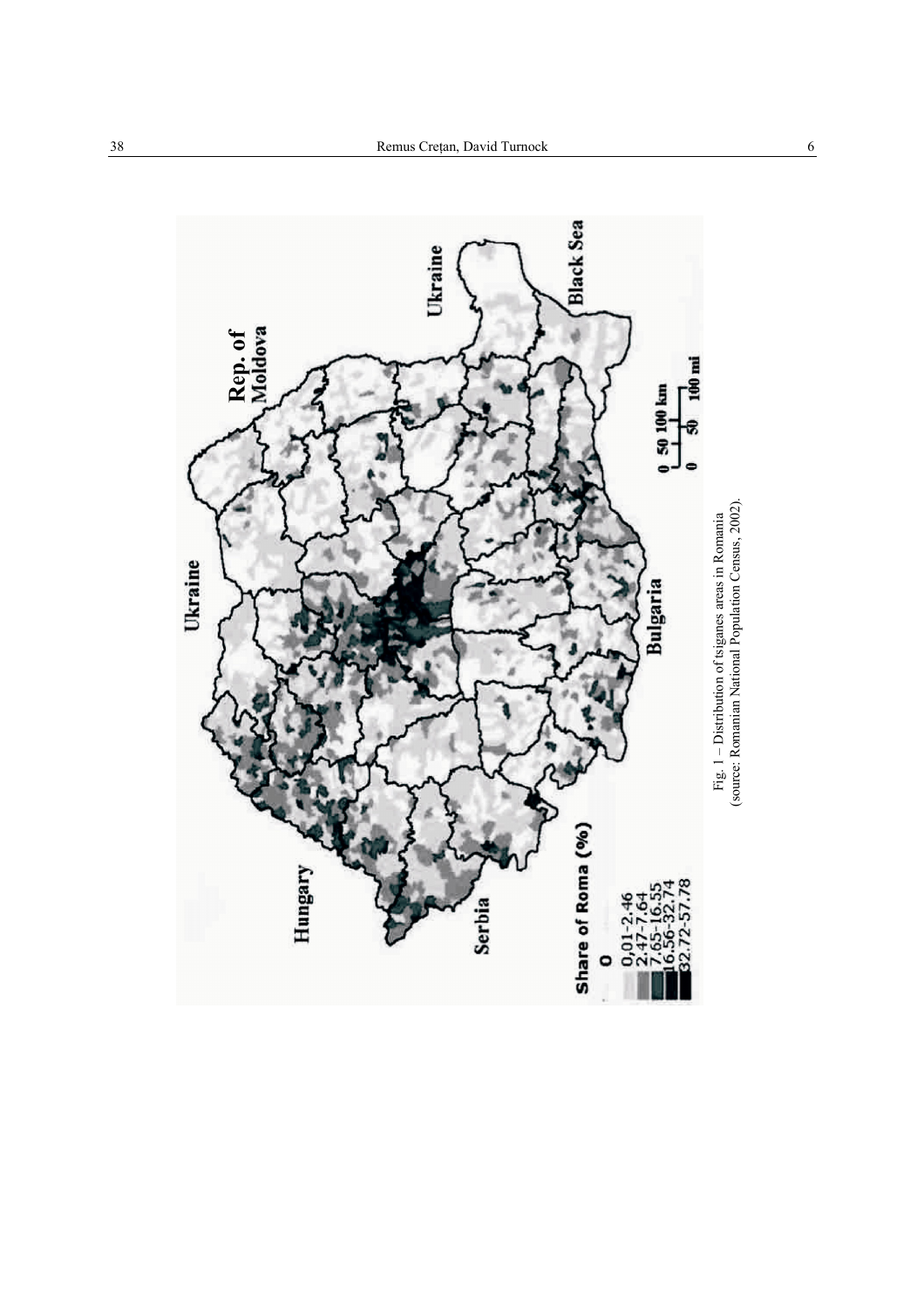Household surveys indicated an overall poverty rate of 76.4% in 1995 and 78.8% in 1997 compared with national average figures of 25.3% and 30.8% respectively. Only a fifth of Gypsies children attended kindergartens and in 1998 44% of the Gypsy population had not completed the basic eight-year schooling programme.The consequences can be seen in an extraordinarily high Gypsy illiteracy rate of 65 percent (while another 15% could only read with some difficulty and only 20% could read well). Poor awareness of the importance of education is highlighted by dropping-out in the later primary years (classes 5–8) arising to some extent by the tradition of child labour in rural areas (Dobraca 1994, p. 66). Gypsy education has long been a problem (Jigău & Surdu 2002) for in 2002 Gypsy pupils averaged only 6.8 years at school compared with 11.2 for the country as whole. Taking the population aged over 40 in 2007, 22.2% of non-Gypsies had attended a 'liceu' but only 2.2% of Gypsies (with figures of 8.2 and 0.6% for higher education).Taking the under 40s only 2.0% had not been the school but 20.9% for Gypsies (OSI EUMAP 2007, p. 41), There is also discrimination against girls who 'tend to be socialized with a focus on preparation for marriage and childbearing' (Hoelscher 2007, p.21); so they may only acquire basic literacy skills before being taken out of school in order to control their sexuality. In addition, although there is some stability through the absence of divorce, it is usual for girls to marry at the age of  $10-11$  and boys at  $12-13$ . They are at risk through poor reproductive health; while Gypsy boys are disproportionately represented among the juvenile delinquent population.

With low educational standards, barriers are encountered in the labour market. Usually the Gypsies secure only the lowest-paid jobs because they lack professional training. Moreover many do not carry an identity card ('buletin') or work card ('carte de muncă') without which they are barred from legal employment and social benefits: thus early in the transition 60% of employed Gypsies worked for low wages on the black market (Zamfir & Zamfir 1993) while only 40% were legally employed. But the problem goes further because Hoelscher (2007) emphasises the importance of documentation without which children remain invisible with access to healthcare, education and social services severely impeded; also the multiple disadvantage linked with family and neighbourhood in general including a negative impact on children's education which is the key to breaking the intergenerational transmission of poverty (see also Richardson *et al.* 2007). Meanwhile most Gypsies live in settlements with quasi-legal housing arrangements. Their 'contingency' housing often lacks basic utilities: 70% of households have no running water and 80% cannot afford drugs. In addition small minorities felt isolated and vulnerable to discrimination by community elites.

The situation could be linked with Gypsies apathy in the light of traditional self-exclusion, while mainstream society is at best ambivalent, especially in the context of post-communist welfare state retrenchment and when "faced with economic recessions and new problems of poverty and unemployment, governments reduced subsidies and entitlements, introduced means-testing of benefits to direct them toward the new poor, and privatized some welfare services" (Cook 2005, p. 101). It is also argued that all welfare states produce constituencies, including groups that enjoyed benefits as recipients under the comprehensive but low-provisioned welfare systems of communism, but evidently in Romania the representative institutions have not afforded the Gypsies adequate access. Thus, living on the edge of settlements and finding comfort in a daily routine of begging and petty theft, conflicts often developed with mainstream rural communities with the more shocking cases of violence often aggravated by earlier provocations (Năstasă & Salat 2003). For example tensions can easily mount through spontaneous migratory tendencies since large Gypsy groups may suddenly descend on a unsuspecting neighbourhood and erect shelters or buildings without authorisation (and possibly in violation of the zoning plans).

Localised pogroms were reported immediately after the revolution but, more seriously, ten Gypsy homes were burnt in Racşa (Oraşu Nou commune, Satu Mare county) in 1994, where those responsible were forced to rebuild. But the worst ethnic violence occurred in Hădăreni (Chetani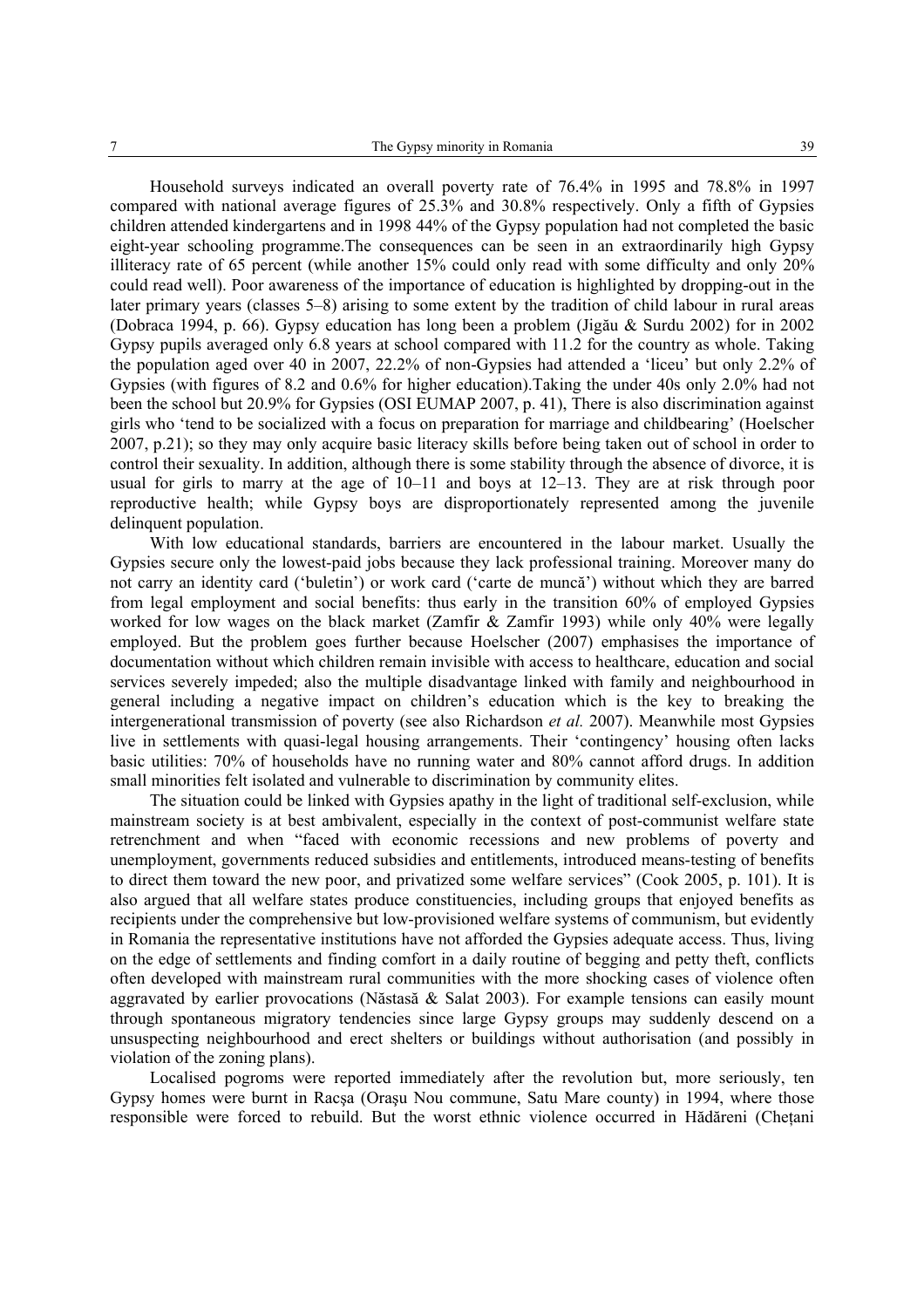commune in Mureş county) in September 1993 when an innocuous conversation between three young Gypsy men and a non-Gypsy woman sparked a series of arguments and confrontations: a Romanian man was stabbed (and later died) leading to a pogrom in which three Gypsies were killed while 13 houses were burnt and five others ransacked, with the police allegedly inciting further anti-Gypsy violence after they were called to the scene. Although several Romanians were jailed for murder and arson the sentences were considered light – and were subsequently reduced with compensation that (in one case) was greater than the sum received by the widow of one of the murdered Gypsies. Meanwhile, frustration in the towns created a ghetto mentality with the mayor of Piatra Neamţ pressed at one stage into advocating the formation of a Gypsy ghetto under armed guard. And a similar call was made in Deva as recently as 2004 for 'specially designated quarters' for Gypsies. Moreover in Deva (and also Sibiu) in 2001 'Noua Dreaptă' (New Right-Wing) organisations were blamed for grafitti advocating 'Death to Gypsies' to halt the 'Romization of Romania' with corresponding demands for action to outlaw such groups.

Some of the tensions were exported through the discovery of richer pickings abroad. Milder policing and the breakdown of informing networks linked with the state security made it easier for Gypsies to travel without documents. Slovakia became a particularly congenial environment since Gypsies could gain access by taking 'greenways' through the forests via Ukraine or by bribery at official border checkpoints. Migrants could be assisted by illegal networks involving contact persons with knowledge of deserted houses – even caves – where temporary accommodation could be found and help provided in moving on (in some cases) to the Czech Republic, Germany and Poland. Those who emigrated typically became involved in highly organised 'aggressive' begging – reportedly 'earning' as much as \$1,000/person over two months (enough to subsist back in Romania for much of the year). And long before the incident in Rome in 2007, many cases of criminality and consequent repatriation among Romanian migrants in Central and Western Europe have been fairly attributed to Gypsy elements. However, while there is an obvious embarrassment in the undermining of the country's image (as potential foreign investors see at first hand in their own countries the worst possible representation of Romanian society) the issue of Gypsy integration has become widely understood in EU countries and substantial funding for aid programmes has been provided. Since EU accession in 2007 Gypsies from Romania have attracted attention through informal camping – notably a 'tabără' (camp) for some 400 Gypsies in woods at Poll on the edge of Köln which ended after six months when the campers accepted free repatriation – and violence in Rome which brought the prospect of expulsion of black market workers (dismissed in some quarters as a politically-motivated threat by a weak Prodi government) and call in Romania for a boycott of Italian goods; finally resolved by a joint call for more Gypsies integration with EU help.

#### **CONCEPTUALISUING EXCLUSION AND MARGINALITY**

Philo (2000, p. 751) explains how excluded individuals tend to 'become unwelcome visitors within those spaces which come to be regarded as the loci of 'mainstream' social life' such as middle class suburbs and prime public space. Sibley (1995) used psycho-analytical arguments about 'self' to create distance from all those perceived as alien 'others' transformed into socio-spatial configurations grounded in exclusion. 'Others' 'enter the psyche as objects which create unease and discomfort' (1998, p. 119). As the idea began to assume policy interest, Sibley (1981) anticipated a new tradition of research into excluded minorities through the study of Gypsies and travelling people in general; as reflected in EU projects referred to below. Recalling the work of Lawless *et al.* (1997) on labour markets, Sibley (1998, p. 119) argued that 'unemployment and associated deprivations, particularly poor housing and inadequate education can, in combination, amount to a denial of citizenship'. While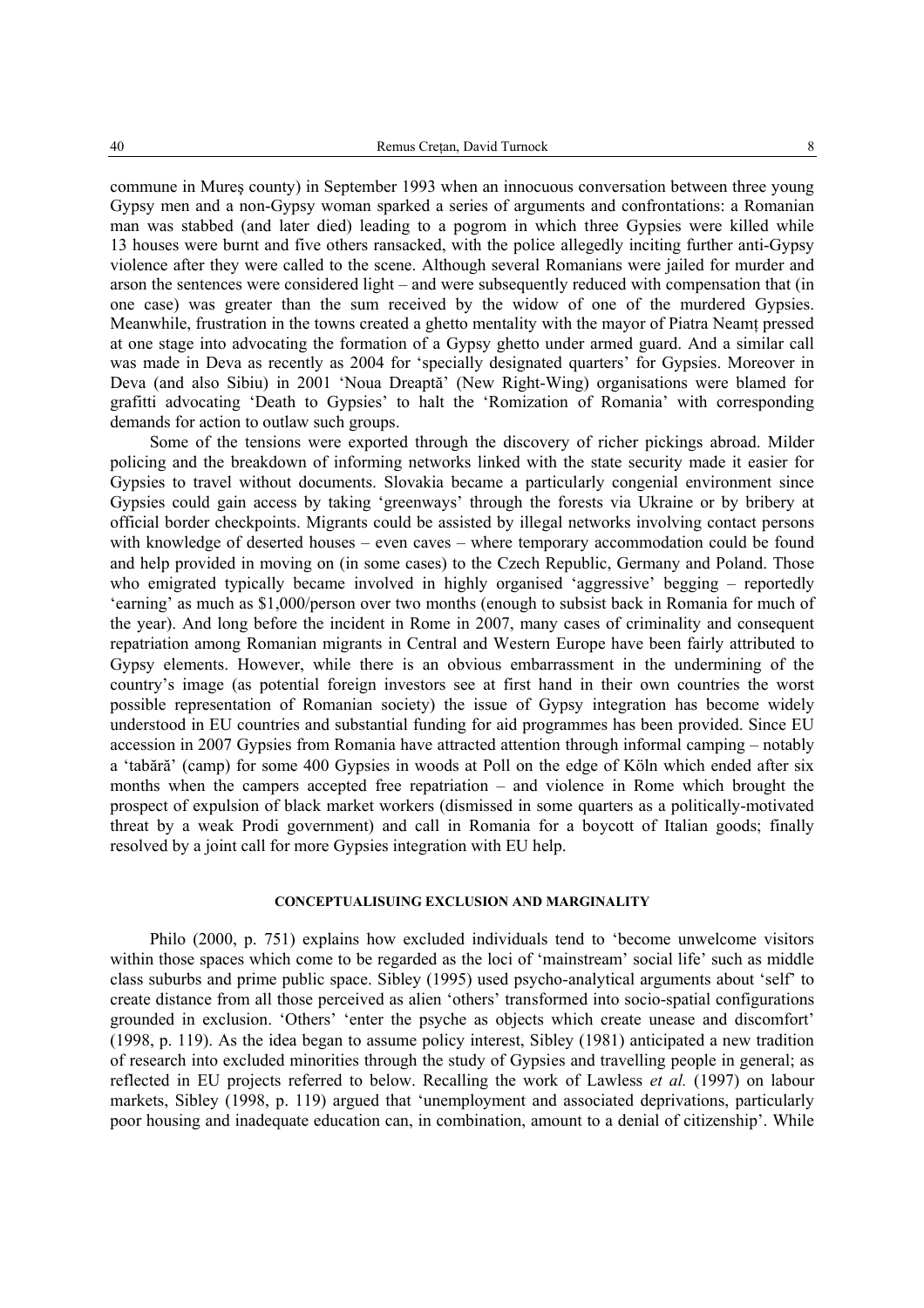national economies may 'serve adequately to integrate most of the population, there are some on the margins who are weakly connected to the economic system and need help' (Ibid.). However, 'the idea of an inclusionary society where involvement in the dominant economy (together with care for elderly and disabled) are the main policy objectives has to be examined critically' (Ibid.). Because of their strong sense of autonomy, nomadic Gypsies "have often sought peripheral locations on the edge of cities because in such locations they may be able to minimise the interference of social control agencies and to maintain their cultural separation from the defining [on-Gypsy] *gaje"* (Ibid., p. 120). Thus 'power relationships cannot be easily inferred from the facts of location or involvement in labour markets' (Ibid.), and there is a need to adopt other 'world views' through ethnography or participant observation.

Regarding problems for Gypsy marginalisation in Romania (Burtea 1996; Neculau & Ferreol 1996), the main focus may be placed on what is known as contingent marginality, arising through competitive activities in which Gypsies find themselves at a disadvantage on the free labour market through restriction to low income employments since they lack the qualifications and skills for effective competition; also information about work opportunities in neighbouring areas. While living standards are generally low, disadvantage is arguably greatest when a large number of children are looked after by a Gypsy mother who is widowed (or in some cases divorced). Most of the 'inactive' Gypsies aged under 18 years or over 65 live in poverty, with poverty rates increasing according to the number of children in the family. They suffer from a poor environment e.g. in the Cunti quarter of Timişoara where poor Gypsy families live on beside the Bega river, which is prone to flooding, while Romanians and Hungarians live higher up on the river terraces. And they are also socially and politically disadvantaged, linked with a belief that the local authorities in such communes at Comloşu Mare, Periam and Ticvaniu Mare are reluctant to sell building land to Gypsy families, especially when the Gypsies have no council representatives and it is suspected that the land is sought only for speculation. Gender inequality arises through differences in access to employment and the wage levels available (Mehretu *et al.* 2000), while women may encounter further disadvantage if poor services in Gypsy quarters mean that households have to travel relatively long distances for shopping.

Systemic marginality is a socioeconomic condition of disadvantage constructed by incorrect non-market forces; also through traditional inter-ethnic relations (grounded in Gypsy exclusion) and fundamentally divergent value systems: hence systemic marginality applies to a group while contingent marginality applies to individuals. Meanwhile collateral marginality is derivative, arising from social or geographical proximity to people suffering contingent or systemic marginality. In this way, it is a study of unequal development in society and space. Most people living in such areas are threatened by alternative/cheap labour pools. Collateral marginality may also arise as an intermediary form (Mehretu *et al*. 2000, p. 91) e.g. when investors steer clear of Gypsy areas because of their perceived social or environmental contamination. For example, despite low taxes there is no interest to invest in the Bocşa's Godinova quarter because the local labour is unskilled and the area is environmentally degraded by tipping. Tension may easily arise if Gypsies are believed to harbour infectious diseases. In the Dâmbovita suburb of Timisoara, where the Gypsies make bricks on the edge at the lakeside, the children of mainstream families are forbidden by their parents to play with Gypsy children since the latter have no health insurance and are seen as a danger through habits such as washing fruit and vegetables in the dirty water of the lake. International aid for Gypsy communities could also be viewed with hostility by other ethnic groups living in their neighbourhoods) who consider that the Gypsies should do more to help themselves. Such feelings were evident in the towns of Arad, Caransebeş and Lugoj in 1990–1992 when aid was given to poor people who were mostly Gypsies.

Finally, self-exclusion is an important element in the whole syndrome of Gypsies deprivation based on rejection and non-compliance with certain forms of social participation (Stewart 1996). There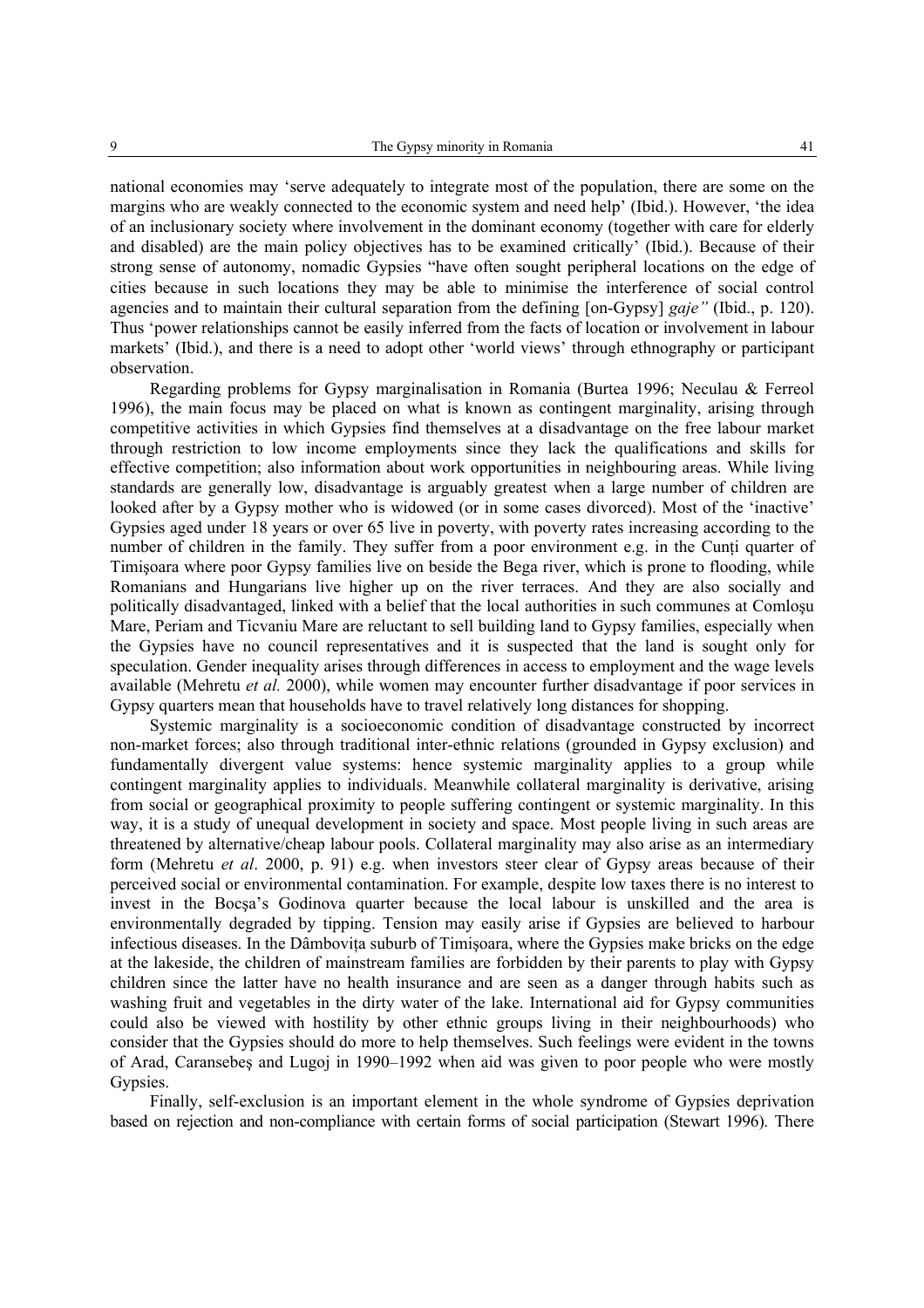are disturbing attitudes to education (already mentioned) while the lack of social assistance for children not attending school is balanced by the preference of many parents to have their children beg in the cities or work from an early age in traditional occupations. There is also widespread resistance to the registration of births and marriages although without identity documents the Gypsies are excluded from legal employment and access to social services as well as passport and voting rights; yet quite apart from the element of cost there are complications that easily make these documentary deficiencies self-perpetuating. A mother wishing to register a birth cannot use the name of an absent father if she has no marriage certificate herself, while the procedure becomes more complex after one year especially because the certificates is only obtainable at the place of birth. Fortunately only a minority of Gypsies are in this predicament with police data for Banat and Crişana in 2006 revealing that 15.0% of Gypsies did not have an identity card, 10.8 percent had no birth certificate and 7.2 percent had no marriage certificate. And it is mainly older people who lack identity cards and marriage certificates although the registering of births seems to have become more lax with some 40% of those without a birth certificate being under 13 years of age.

#### **POLICIES FOR INTEGRATION LINKED WITH EU ACCESSION**

Important developments have occurred in part through the development of civil society in Romania and improvements in social security from which the Gypsies have drawn disproportionate benefit (minimum income guarantee and child allowance) along with days of casual work. But the influence of European institutions has been considerable in stimulating specific programmes to ameliorate Gypsy problems internationally through the EU (European Commission 1999; 2004) which has been extremely influential, in view of the lengthy accession process extending to 2007, and global institutions like the World Bank (Ringold 2000; Ringold *et al*. 2005) and UNDP (Ivanov 2002). The transnational dimension has been very useful in evaluating different combinations of policy responses (Hoelscher 2004). Considerable financial resources have been offered: (a) 1993–2000 €5.14mln (€0.64 p.a.) without Romanian government reciprocation; 2001– 4 €30.50mln (€7.62p.a.) plus €6.23  $(61.56p.a.)$  from the Romanian government – total  $636.73$  (9.18). The EU also launched a programme for the education for the Gypsies' entire 'European Diaspora' and with PHARE support, a centre for ethnocultural diversity encouraged ethnic self-identification for the 2002 census while another organisation for social study and integration aimed at eliminating cultural stereotypes and all forms of discrimination partly through the mass-media (European Commission 2002). There was also \$0.99bln of help during 2000–4 for Gypsy children (UNICEF 1999); \$2.31mln from the Soros (Foundation for an Open Society) during 1997–2000 (\$0.58mln.p.a.) and \$0.98mln 2001–5 (\$0.20mln.p.a.) during 2001–5. The Soros Foundation has used gold stolen from Gypsy by Nazis to fund scholarships for Gypsy students (c.500 in 2001) – in Romania and other transition states. Some have participated in an intensive management course financed by the World Bank and the Ford Foundation. Moreover in 2003 George Soros gave \$30mln to a Gypsy Education Fund (which now has a total of \$43mln pledged) and followed this up by financing a World Bank Conference in Sofia (2005) to agree a 'Decade for Social Inclusion of Gypsies' across the region, to include Romania as well as Bulgaria, Croatia, Czech Republic, Hungary, Macedonia, Montenegro, Serbia and Slovakia, with EU and World Bank participation.

The EU 'country report' on Romania in 2000 mentioned limited staffing and budgetary resources to support the Gypsies in contrast to faster progress in protecting other minorities under the 1999 amendments to the education law (providing for the use of minority languages at all levels of education – including the possibility of separate state universities). There was also concern from the Council of Europe over the provision of Gypsy schools on the basis of equal opportunity Government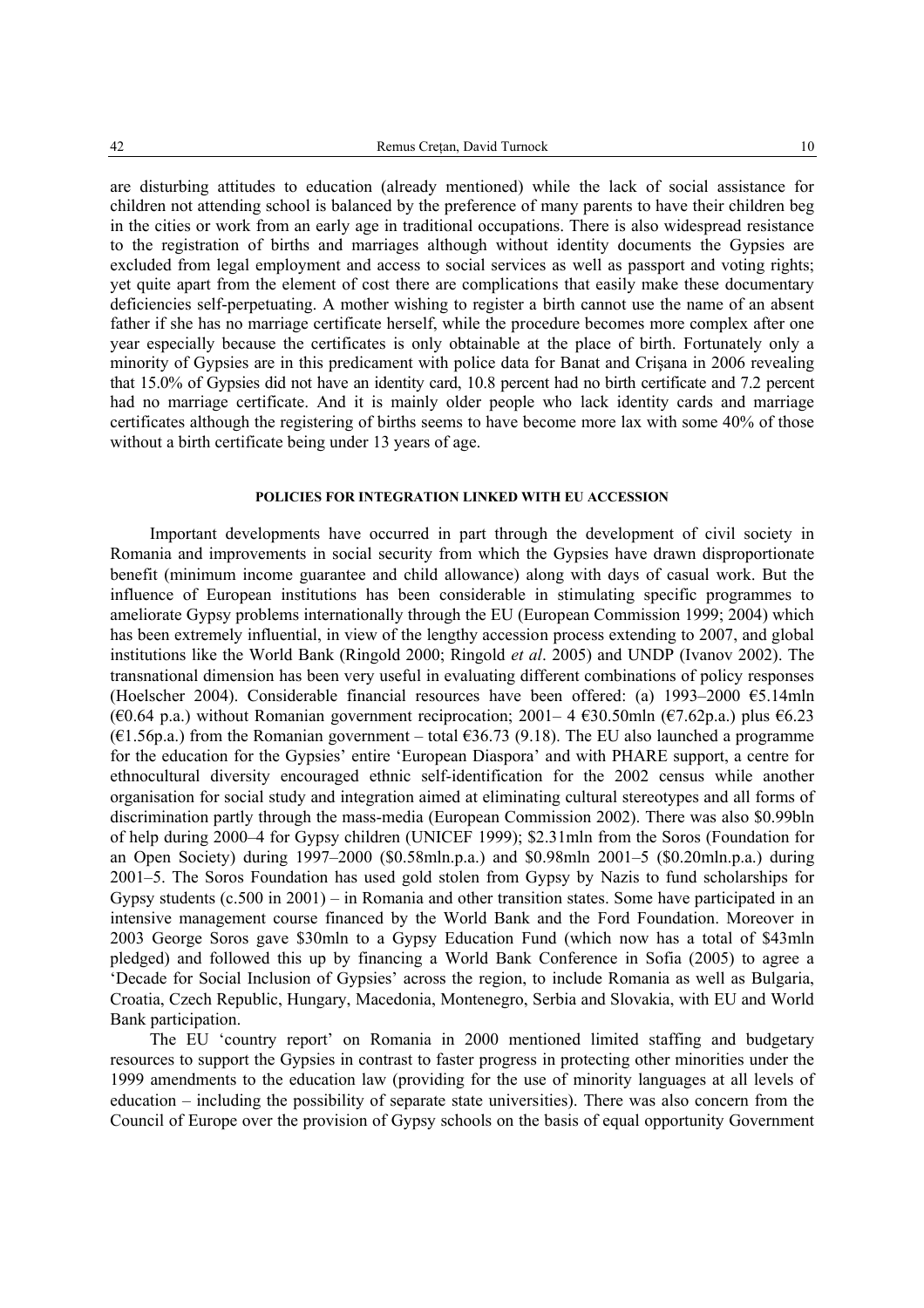action improved under the provisions of the 1999 Accession Partnership. Acknowledging problems relating to education, unemployment and criminality, the Romanian Government adopted a general PHARE-assisted 'Strategia pentru Îmbunătățirea Situației Romilor' in 2001. Specific actions followed immediately through a 'National Office for Gypsies' (subordinate to a Human Rights Commission within the Ministry of Culture) which quickly developed (under law 430/2001) into a national agency for Gypsies ('Agenția Natională pentru Romi': ANR) ) responsible for monitoring, evaluation, planning and coordination; presently in the context of the national development plan for 2007–13 which means that a number of ministries (such as employment and social protection) need to consult Gypsies representatives while the ANR has the main responsibility for links with Gypsies NGOs and civil society. ANR also supports a consultative committee representing the relevant ministries and prescribes actions to be taken by each 'Biroul Județean pentru Romi' (BJR) working at the local level.

From 2002 there have been Gypsy councillors working within each county council and prefecture: collaborating with the police and labour organisations with the aim of enhancing the integration of Gypsy people: improving school attendance and labour market integration. A number of other policy initiatives have been taken. On employment ANR have introduced a Gypsy labour market ('Bursa locurilor de munca pentru Romi') geared to helping Gypsy (especially vulnerable categories: women and young people) to find work with a listing of employers with jobs on offer, although not all these places can be taken because the job seekers lack the required qualifications and also (in some cases) the necessary motivation and commitment for regular work. ANR went on to launch a programme of improvement in 2007 by financing BJR to help Gypsies acquire skills e.g. as construction workers, craftsmen (e.g. as tailors) or office managers. Local authorities must also appoint Gypsy experts where the Gypsy population in their area exceeds five percent. But although this is all very positive, there have been some criticisms of aid that has not been particularly effective (Anăstăsoaie & Târnovschi 2001). It is important to assess the problems realistically in the national context and through the relevant 'situational indices' summarised as (a) the economic and social issues; (b) the relations with central and local government including access to services; and (c) the implications for ethnic identity (Duminică *et al.* 2005). The programmes can then generate activities with results and effects with an observable impact over the longer term.

THE EDUCATION-EMPLOYMENT-HOUSING-HEALTH NEXUS. Proiectul Planului de Actiune al Deceniului 2004 – for a decade of activity to increase inclusivity – fits in with continuing EU activity through a Monitoring and Advocacy Programme (EUMAP), which reported in 2001 and 2002 on the position of Gypsies in Central and East European Countries (as well as Gypsies and Muslims in Western Europe in 2002 and 2005). It also integrates with the international 2005–2015 programme already mentioned. The general aim is to combat poverty and social exclusion; recognising priority areas of housing (including infrastructure), employment, health and education; with the poverty level reduced to no more than 10%**.** As regards heath the goal is improved access to health care: vaccination and other preventive measures including screening and monitoring of health status; also the elimination of tuberculosis (after Zamfir & Zamfir reported in 1993 that the incidence had declined by a tenth over the previous decade in Gypsy microzones with at least 100 people; while ANR also stated in 2006 that cases among Gypsies had declined by a quarter since 1993 to 21,200). Other health problems involve HIV cases with a 30% decline to 859 during 1993–2006, while hepatitis cases remained constant (c.15,000) and heart problems increased 13% to 32,140. The number of cases is probably greater because many Gypsies do not use the national health service but treat themselves using herbal remedies. But life expectancy is increasing – from 57 years in 1990 to 59 in 2002 (61 for women and 58 for men) due to an increase in hospital beds and doctors in Gypsy areas as well as NGO activity in distributing food and medicine (Gace & Vlădescu 2004).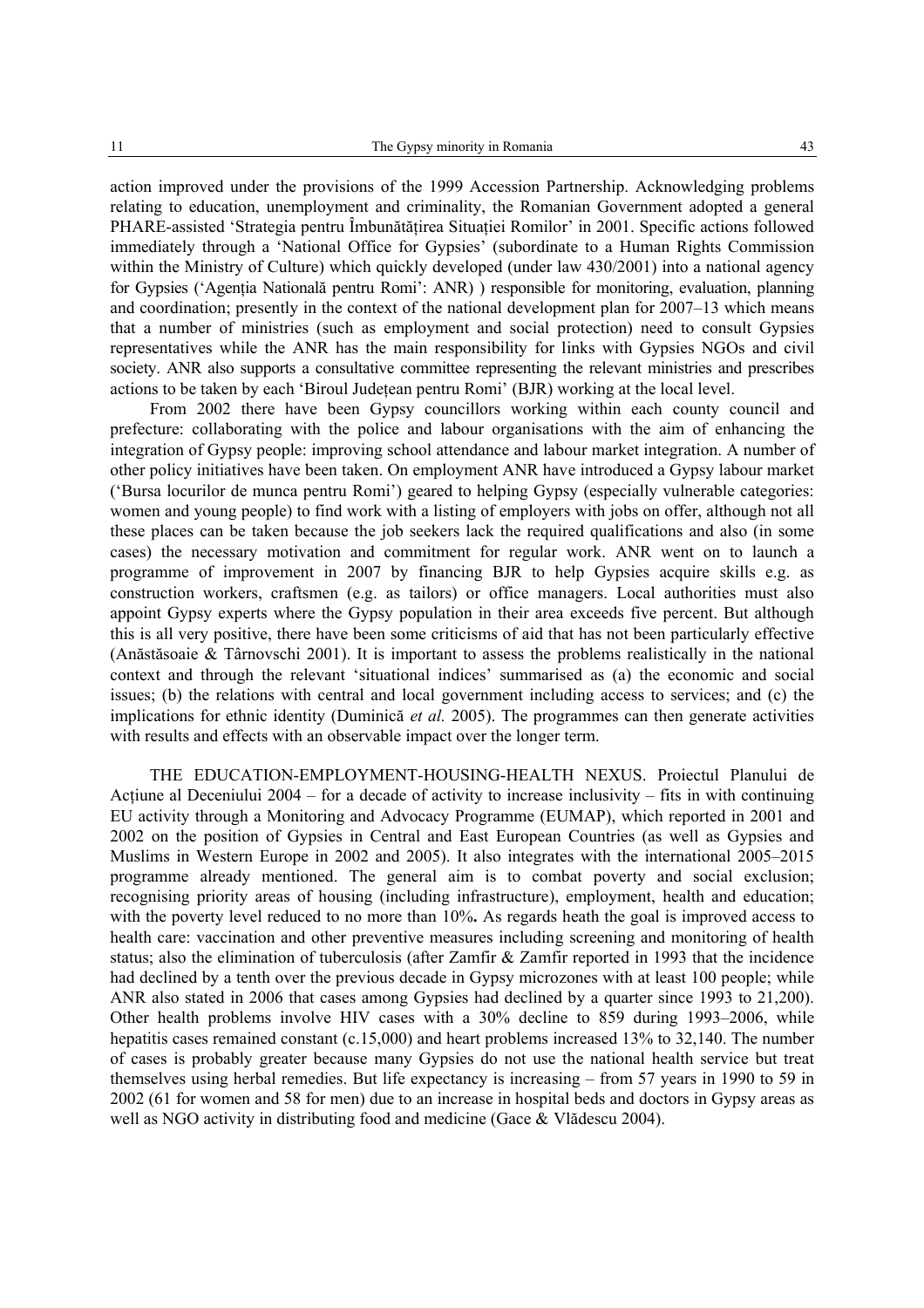*Education*. To achieve a finer focus we wish to proceed with an examination of these interrelated issues which place the spotlight firmly on Gypsy education which has often been very unsatisfactory. A typical case is the school of Bobeşti, a large Gypsy community in Glina commune on the edge of Bucharest where the majority of adults lack educational qualifications for steady work. During the 1990s 10% worked in the city while the rest received social aid and searched the rubbish dumps, although now half now have income from abroad. Although (unusually) almost all the Gypsy children attend school (accounting for 80% of all pupils) the school remained poorly-equipped (with no sports facilities) and results were poor (with an under-achievement rate of 8.8% for the primary cycle compared with 3.3% for Ilfov county as a whole) with no remedial facilities provided, So, after the revolution, Romanian parents (and some Gypsies) withdrew their children and either sent them to Ozana (across the Bucharest city boundary) or to a different school in Glina commune where the teaching was considered to be better (OSI EUMAP 2007, pp. 130–9). Since this is a typical situation, better education is particularly important in view of the relatively large number of young people in the Gypsy community: 24.0% of the population of Romania are under 18, but 43.6% for Gypsies (with corresponding figures of 26.6 and 29.1% for the 18–34 group; but 25.3 and 19.7% for the 35–54 group and 23.5 and 7.6% for people aged 55 and over (OSI/EUMAP 2007, p. 30). Literacy for Gypsies over 15 years of age was 69% in 2005 compared with 96% for Romanians in the vicinity (Ibid, p. 108) and predictably lower for the over 45s: 63% (95%) than the younger age groups: 71% for 15–34s (96%). Although young Gypsies are better educated than their parents there is still a gulf separating Gypsies from the rest of the population: according to OSI (2006): 23% of young people of school age do not attend (five percent nationally) and only five percent of Gypsies adults have high school education (70% nationally). This is very relevant to the labour market and an escape from poverty: about half the Gypsies of working age do not have a job (i.e. 50% unemployment compared with a national average of 15%); with a clear relationship between economic status of families and performance of children in school. Hence the current priority for better access to quality education; also an end to segregated schools and classes resulting in lower standards for Gypsies and a higher level of dropping-out (McDonald 1999; Gerganov *et al.* 2005).

Barriers were identified in the Ministry report 'Şcoala la răscruce' or schooling at the crossroads (2001) (OSI EUMAP 2007, pp. 100–123). Poverty correlates with low income/unemployment and poor educational achievement, but there are also discriminatory attitudes (Cozma *et al.* 2000); as well as problems of overcrowding in some Gypsies-only schools; poor buildings; and a shortage of qualified teachers (suggesting that incentives are needed to retain teachers in disadvantaged communities while many more Gypsies teachers should be trained). Links with the community are relatively poor, suggesting the need for decentralisation to allow more emphasis on local culture and minority issues in particular. Crucially, the Romany language should no longer be stigmatised: this matter was first addressed in 1992 and resulted in the appointment of a Romany language inspector (Gheorghe Sţărau) in the Ministry of Education with collaboration in 1998 to create teaching resources and manuals in the Romany language. At the same time, many Gypsies have only limited knowledge of Romanian – 44% of the Gypsies who declared themselves at the 2002 census speak the Romany language, but the UNDP revealed in 2001 that 63% of Gypsies speak Romany at home. Poor knowledge of Romanian in also seen as a major educational barrier which indicates the need for a bilingual approach. Thus after years of undue sensitivity over ethnic autonomy the way is now open for Gypsy-managed schools with bilingual education rather than Romanian-managed Gypsy segregated schools or Romanian majority schools lacking bilingual facilities. Meanwhile, more effort is needed to get the Gypsy into school with a focus on pre-school education: involving 66.1% of children for Romania in 2000–1 but only 20% for Gypsies. Thus most Gypsy children are starting school without prior experience of an educational environment, raising the possibility of 'after school' classes for the disadvantaged.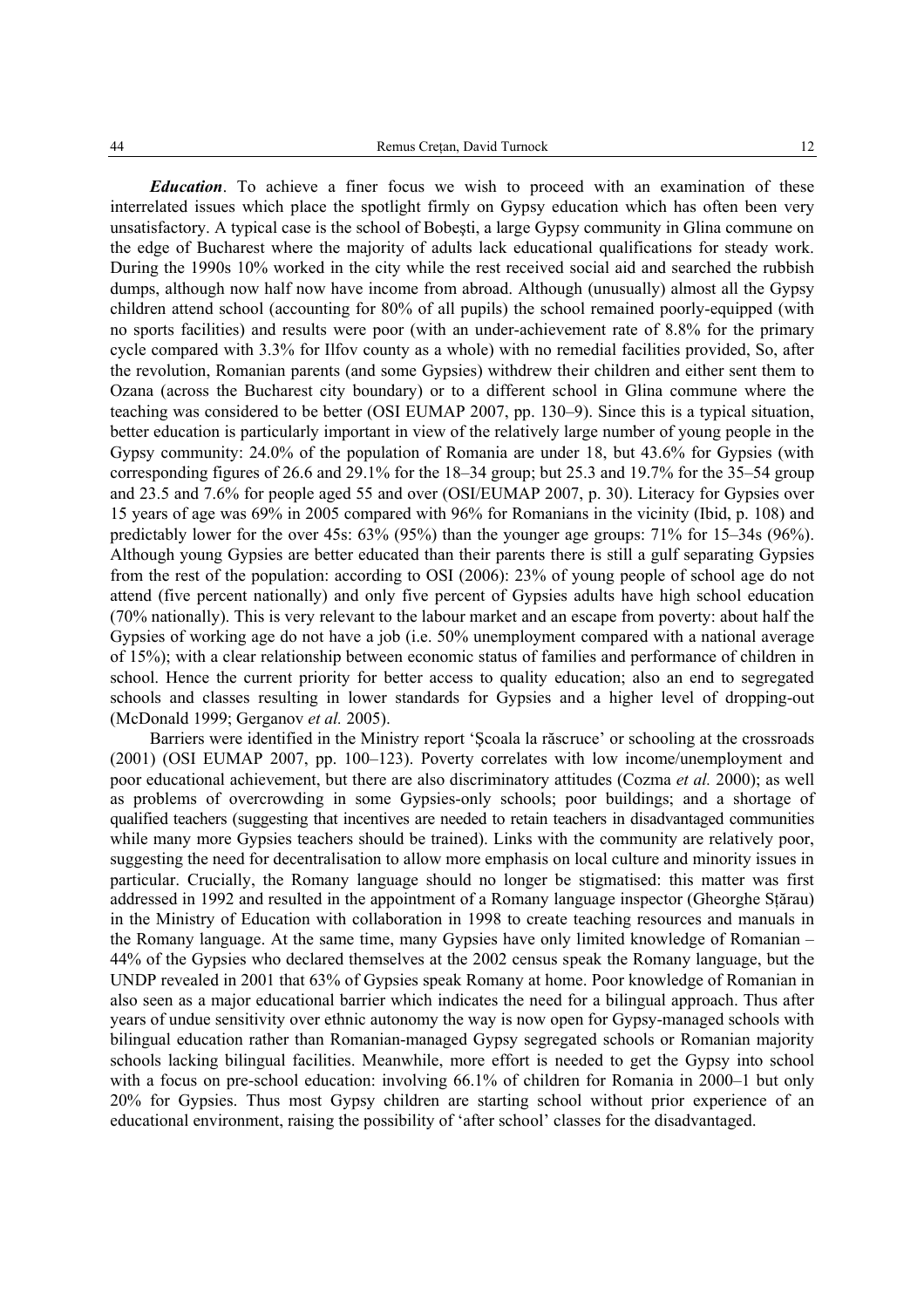Hence the importance of making schools real agents of change: boosting school attendance with a priority to end longstanding segregation with substandard neighbourhood-based schools (including some mixed schools that become *de facto* Gypsy schools when non-Gypsy families move away or send their children to other schools) (ERRC 2005). It is also desirable to return to the mainstream, any children wrongly placed in special education (although this has sometimes offered short-tern advantages in terms of school materials, meals and allowances). As regards older people, an interesting initiative taken during the 1990s involved illiterate young (married) women of Iveşti (from cauldron maker families) who started a basic education programme at the local school initiated by the German foundation Friedrich Ebert Stiftung. From such experience emerged the idea of a second chance and such 'A Doua Şansă' programme was launched in 2000 on a pilot basis to help integrate Gypsy pupils with the backing of EU funds; based on effective liaison between the BJR, local experts and Gypsy teachers to ensure funding for students working at the school or at home. In response there has been new research financed by PHARE in 2000: 'Acces la educație pentru grupuri dezavantajate cu focalizare pe romi' which provided 200 Gypsy mediators for schools across the country linked with measures to improve access and eliminate segregated classes by 2008, with a focus on teaching materials, special needs, nursery attendance (with an annual increase of five percent) and community participation. Phase One in 2001 aimed at improved access in 10 pilot counties; followed on a larger scale at 108 pilot schools in 12 counties during 2003–6 (with a focus on teaching materials, special needs and community participation) with the other counties to be involved from 2004. Over the decade it is hoped to boost school attendance to 75% which could be regarded as an over-modest objective.

AN IMPROVING SITUATION. Figures from OSI EUMAP (2007) show that whereas 15% of Gypsies were not carrying an identity card in 1995 there were just nine percent in 2000; while the proportion of married Gypsies without a marriage certificate fell from over ten percent to just seven percent. but in some areas it is much higher with 30% recorded by a local census carried out in the town of Avrig; so it may be necessary to take special measures of the kind adopted in Dolj county in Oltenia where a mobile office visited the communes with the greatest problems. Progress over social inclusion is also reported by the Ministry of Labour, Social Solidarity and Family (2006). For the period 2002–2006 the proportion of families living in poverty fell from 60% to 45% compared with national rates of 33% and 29% percent respectively which show the gap narrowing from 182% to 136% of the national rate. The goal is now 10% for the end of the decade which should even closer to the national average. OSI EUMAP (2007) also found that 45% of Gypsies consider themselves Romanianised in the sense that they embrace Romanian culture. And the Gypsies seem to be catching up on the rest of the population in terms of employment rates rising from 39 to 48% during 1996–2001 and they earn the same as the mainstream population after allowing for their generally poorer qualifications. Indeed "if the health and schooling of Gypsies were to improve to the extent that employment prospects increase with human capital, they might move out of poverty without having to deal with discrimination in earnings" (Mete *et al.* 2003, p.43). Clearly labour market programmes must reach the all the unemployed Gypsies – with a focus on such matters as business training with access to micro-finance and start-up grants – so that in all communities the unemployment rate can be reduced to 15% by the end of the Gypsies decade. But in general it may be desirable to target poor communities where Gypsies are over-represented in order to avoid further marginalisation by singling out the group explicitly. Meanwhile, some Gypsies became well-integrated into Western business, like the Novacovici family with their summer palace in Buzias (Timis county) supported by a network of flower shops in Sweden.

*Education.* Attendance is improving with 129,000 Gypsy pupils in 1989–90 rising to 250,000 in 2006–7 (OSI EUMAP 2007, p.34) but in 2005 the 76% of Gypsies 7–15 year olds registered compared with 94% for the majority population living in Gypsy areas. Schools are showing signs of improvement. At Bobeşti (already mentioned) a second Romany-speaking teacher is now employed and aid was sought under the 2005 PHARE programme 'Access la educatie pentru grupuri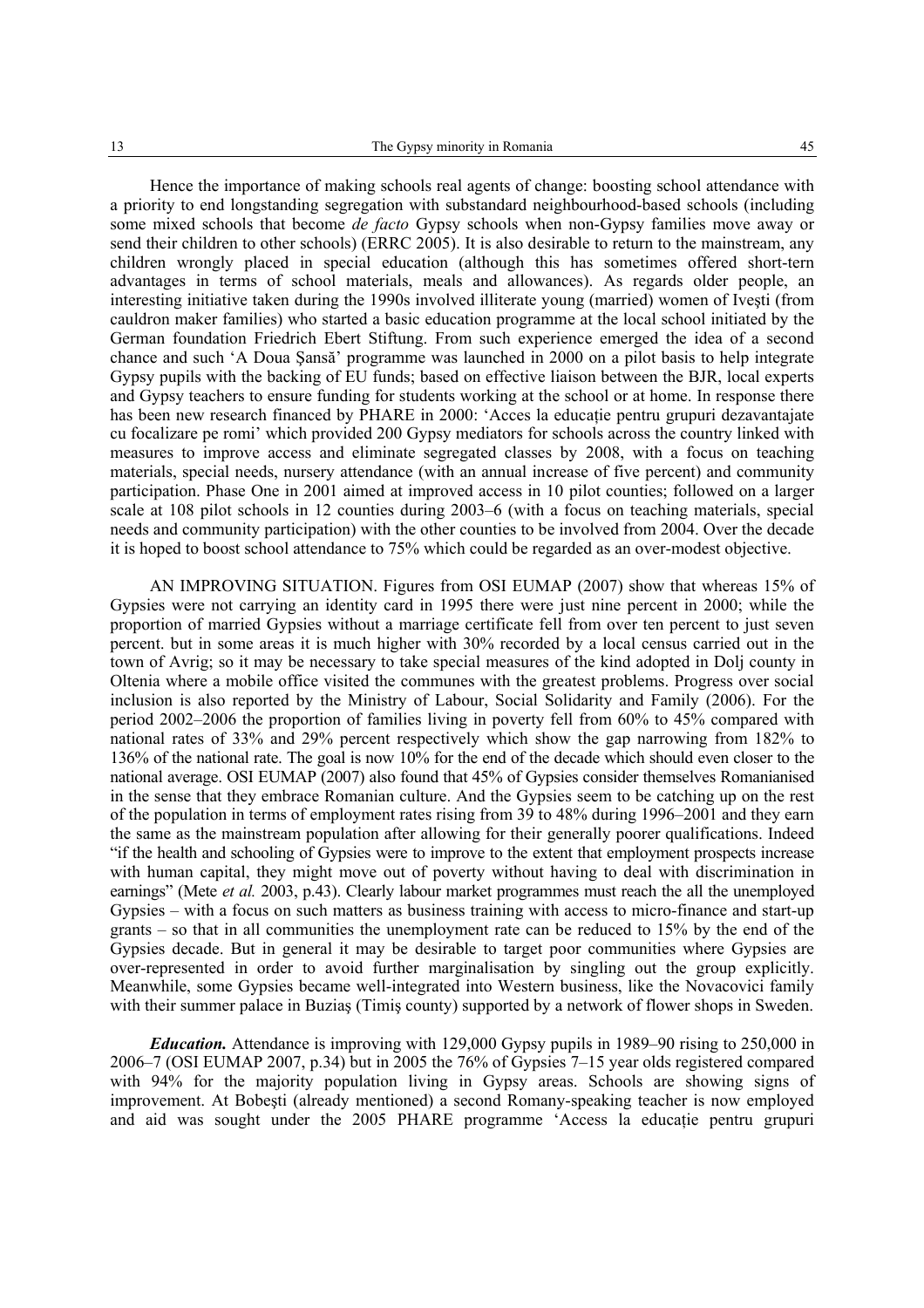dezavantajate' to develop as a magnet for Gypsy children. Meanwhile Pustă Vale, on the edge of Şimleu Silvaniei (already described), was endowed with a new school in 2006 which brought a great improvement on the previous situation when the older children had to walk 14kms each day to a school in Cehei where the Gypsy pupils were taught is a separate and much inferior building. Progress has been made very widely in securing better buildings (including new classroom furniture and toilets) and well as teaching equipment and materials. A World Bank programme to 'reintegrate' parents in school activities has produced some positive results with parents once apathetic over their children's education now prepared to encourage cultural projects (including theatre groups performing for mixed audiences) and install home computers. For 16–19 year olds the gap in participation was much greater at 17 and 69% (a ratio of 1:4) and worse still at the tertiary level with one percent and five percent (Ibid). But action is being taken at these higher levels. Reserved places have been made available at universities from 1993–4, while Ordinance 2134 of 2000 requires that three places should be provided for young Gypsies in each university faculty, without fees or entrance examinations. With 1,667 faculties (across the public sector – private universities are not involved) this means a total of 5,000 places, although the take-up is only around 49 percent: some 500 enrolments each year with means 2,000 places over four years, with the greatest interest in Bucharest and Craiova. A similar scheme operates in the high schools with some 10,000 free places in 3,820 schools: in this case the take-up is much higher at 70 percent and in some institutions like Jean Monnet in Bucharest young Gypsy students account for over half the total students. The Second Chance programme, piloted from 2000, involves special classes at high schools as well as workshops held at conferences such as the thriceyearly Gypsy meetings. New skills have enabled adult Gypsies to take jobs in computing, call centres as well as traditional trades such as tailoring.

*Housing.* The Gypsies continue to identify themselves prominently through crude 'contingency' housing, while the squalid nature of dedicated apartment blocks attracts accusations of neglect by the authorities when taxes and fuel bills go unpaid. In the Gypsies quarter of Huşi 80 families (about 1,000 people) feel 'abandoned' by the authorities – with water available only by taking buckets from a fountain and refuse collection denied (i.e. no container is provided). On the other hand affluent Gypsy families are able to buy modern domestic equipment and cars (even when their illiterate owners cannot obtain driving licences) and it is surprising to find a proliferation of Gypsy 'palate' (palaces) since 1989 through the construction of large houses – typically with three or four storeys – to accommodate extended families. Such buildings are not only large but are additionally conspicuous with towers covered with zinc-coated plate as a sign of wealth. It is reported that since 1994 over a hundred such 'palaces' have been built by the Gypsy coppersmiths of Iveşti – a distinct group appointing their own 'bulibasha' – and many have moved into this so-called 'golden district' after buying land through companies concerned with gold and copper as well. But problems have arisen in all large Gypsy communities where building has taken place without the approval of the planning authority with demolition resulting in some cases, while lack of documentation furnishing proof of ownership has also caused some difficulty. In some ways the situation has become more difficult because whereas the communist system generally tolerated Gypsy non-compliance the property law of 1993 made no exception to the general requirement of documentary proof of ownership for land and buildings. There is still a reluctance to conform and a private census at Avrig revealed that 80% of property owners had no documents. Once again special measures may be needed along with clearer mechanisms for local authority accountability to ensure that Gypsy settlements become integral parts of municipal development plans with better resourcing of the local authorities involved.

*Organisations.* The Gypsies are organising themselves more effectively. In 1990 a movement for Gypsies emancipation was started under the leadership of the Democratic Union of Roma (Uniuna Democrată a Rromilor) – which became the Roma Party (Partida Romilor) in 1992 – and the Roma Society ('Societatea Romilor') which collapsed through internal dissention in 1992. There were also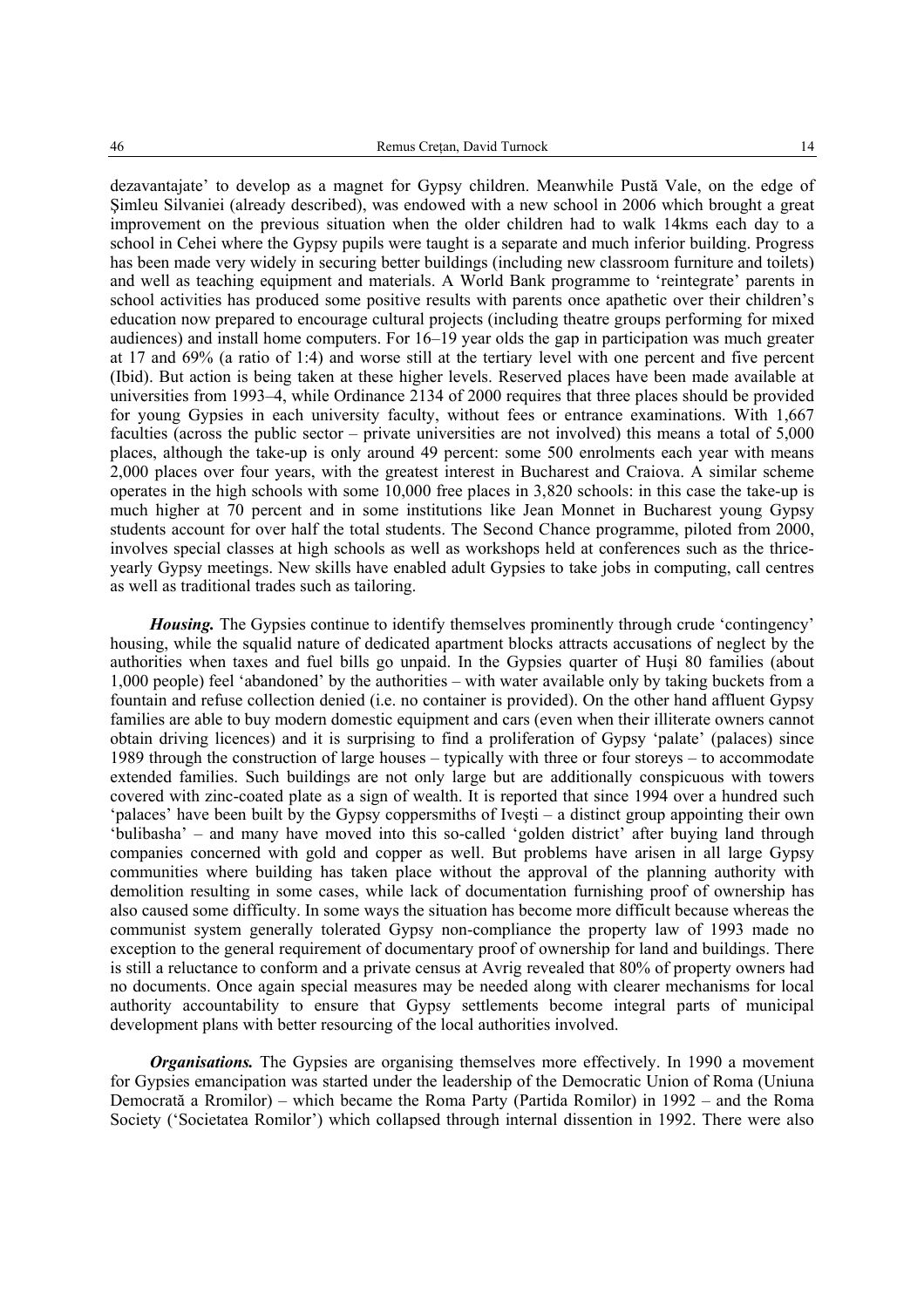cultural organisations such as 'Aven amentza' (Cultural Foundation of Gypsies Emancipation), the General Union of Roma ('Uniunea Generală a Romilor) and the Gypsy Women's Organisation ('Organizaţia Femeilor Ţigănci). Meanwhile traditional leadership was manifested through the Cioabă and Rădulescu families in Sibiu. Indeed, Iulian Rădulescu – self-styled 'emperor of all Gypsies' – still seeks compensation for his deportation to Transnistria in 1942. However traditional leaders are not considered effective because authority is "rarely recognised beyond their extended families and the people who are keen to do business with them" (Barany 2004, p. 263). As regards the media, a Centre for Gypsy Social Studies launched 'Gypsy News' financed by the EU PHARE Programme to improve media presentation of Gypsy affairs and challenge the conventional stereotypes which help to perpetuate discrimination. Other initiatives include the newscast 'Rromano Lil' as well as a radio station and press agency reported in 2000; these services continue to operate although more Gypsy journalists are clearly needed. The Caţavencu Agency of Press Monitoring was set up by an NGO called the Resource Centre for Ethnocultural Diversity to use press and TV advertising to encourage Gypsy self-identification for the 2002 census.

On the political side, the situation is more problematic. An overarching Gypsy Federation emerged in 2001, but organisations are often dominated by their leaders due to low membership, although they seek enforcement of anti-discrimination laws, better education and employment opportunities, more positive media portrayal (with more dedicated radio and TV) and more effective welfare policies. There have been successes in local government, though parliamentary seats are difficult to secure because the modest vote (reflecting lack of confidence in Gypsy leaders who are seen as having access to money which is may be used for personal advantage) is been split between as many as five parties.. As a result Gypsy do not always support Gypsy parties and may gravitate towards the centre-left Party of Social Democracy in recognition of help from former president Iliescu over the privatisation of state-owned houses (although subsequent restitution legislation meant that these properties had to be given back to the pre-communist owners from whom they were abusively seized)**.** At present there is strong support for the Democratic Party, perceived as the strongest party at present (attracting 80 percent of Gypsies votes in the 2007 European election) but the turnout is relatively poor. During the 1990s there was one Gypsy member in each of the two parliamentary chambers (Chamber of Deputies and the Senate) but only the one senator from 2000 when the Gypsy vote was too small to elect a deputy, although in 2007 the Gypsies (through Partidul Romilor Pro Europa) only narrowly failed to claim the seat in the European Parliament for registered ethnic minority voters. At the local level the situation was better during 2004–8 with 54 mayors (involving 12 towns in Wallachia and 42 communes mainly in the same area) and 134 councillors elected not only in the south (Bucharest, Dolj, Giurgiu, Mehedinti and Teleorman counties) but also in Moldavia (Bacău), Transylvania (Mureş and Sibiu) and the west (Arad and Bihor), And while most sit on commune councils there is a presence in such towns as Alexandria, Arad, Bucharest, Craiova, Giurgiu, Oradea and Sibiu, where the Gypsies interest is also advanced by the requirement that a local authority appoint a Gypsy expert where the Gypsy element exceeds five percent of the total population

*Inter-Ethnic Relations.* Barometers of Gypsy inclusion (CNCD 2004; FSD 2007) show that prejudice is still widespread. But Gypsy infractions are reported to have fallen by a fifth over the past decade, although the prevalence of crime is still twice as high among Gypsies than Romanians (three times in the case of Hungarians). Compared with 12,880 Gypsies infractions in 1995 the police reported only 4,921 cases in 2005. Moreover, research shows that some public prejudice is unfounded: although the Gypsies stronghold of Ferentari in south Bucharest is perceived an area prone to crime although the rate is actually no greater than the average and interviews show that residents had witnessed relatively few incidents (Dumitrache & Dumbrăveanu 1998, pp. 61–67). Some outstanding cases are being resolved, including the Hădăreni incident since 2005–2007 saw the conclusion of two legal actions: one by the Romanian authorities confirming an earlier decision that the Romanians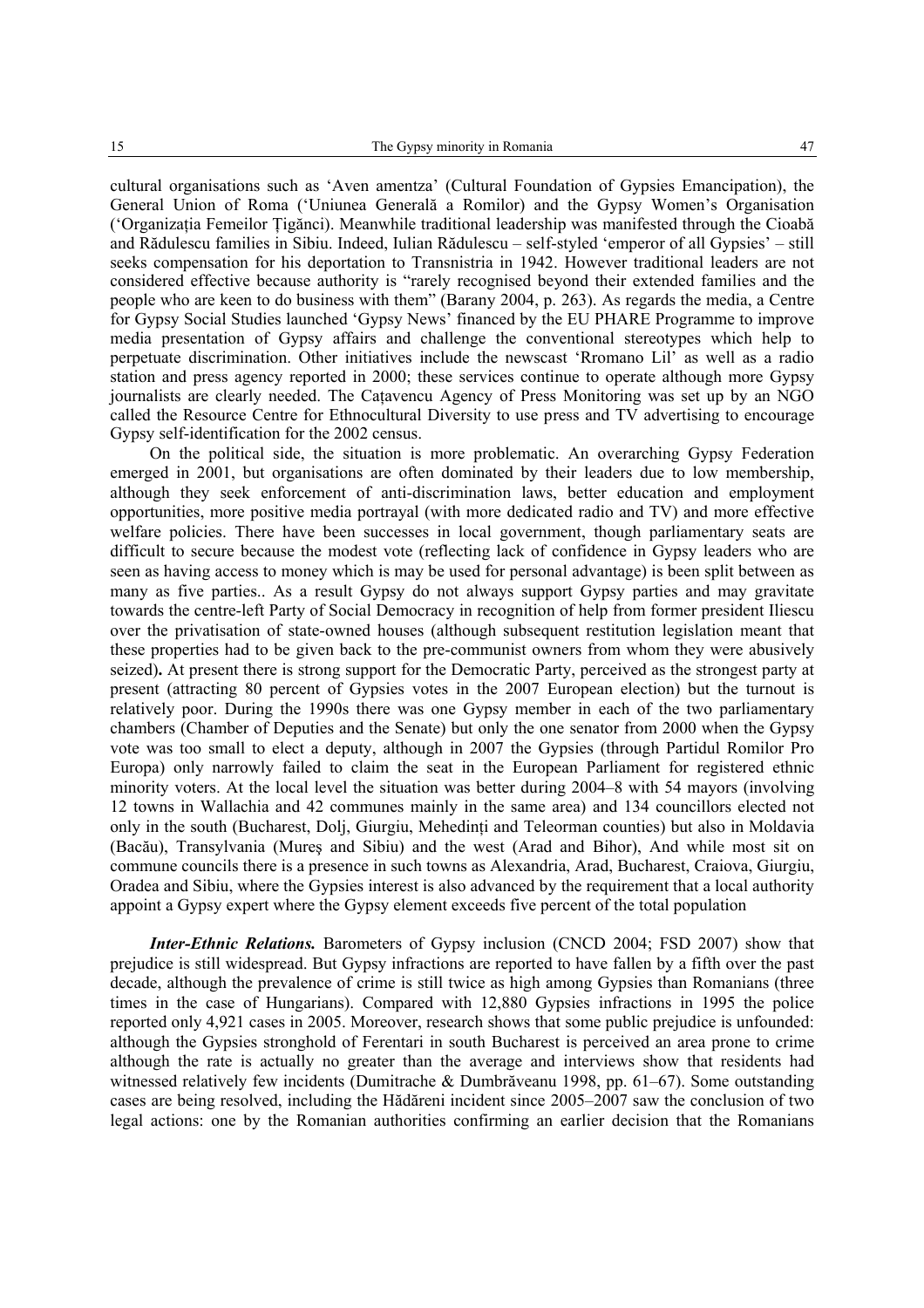responsible should to pay compensation and to have their houses seized in the process (although the houses have not yet been taken) and another by the European Court of Human Rights (started in 2000) required the Romanian government to pay  $\epsilon$ 500,000 to the Gypsy victims. This money has now been paid while the housing problem has been tackled (though not yet completely resolved) by construction of a new apartment block to cover the houses destroyed and others that were built without proper authority. Meanwhile the National Agency for the Gypsies (replacing the Department of Gypsy Affairs in 2004) has been joined by the NGO 'Partners for Local Development Foundation' over community projects to improve relations (e.g. in health and education in 2005).

BANAT CASE STUDY. This study is undertaken to gain a fuller picture of the actions being taken with regard to official programmes advanced through the BJR with the additional support provided by the NGO sector to enhance economic and social integration among a diverse Gypsy community, The regional distribution (Table 2) shows relatively large Gypsy shares in Central region  $(3.96\%)$  and the North West region  $(3.50)$  followed by the South West  $(2.58)$  – and the West  $(2.47)$ which includes the Banat counties of Arad, Caras-Severin and Timis as well as Hunedoara county which has not been investigated. In a region of great ethnic diversity the Gypsies are now the second largest minority group (after the Hungarians) (Table 3). In lowland Banat, Gypsies typically account for 5–15% of individual village communities (rather more in the vicinity of monasteries) and might constitute a large majority in some special cases like Măguri near Lugoj where most Romanians moved into the town selling off their houses and gardens to the Gypsies. Other concentrations are to be found at Covăsint, Sântana and Siria at the edge of the Zarand Mountains in Arad county (also the Micălaca area of Arad city); the western edge of Caraş-Severin county (Ticvaniu Mare and Vrani near Oravita) as well as the Bocsa-Resita industrial area; and the south-central and northwesterm parts of Timiş county with strong Gypsy communities in Comloşu Mare, Lenauheim, Sânpetru Mare and Topolovăţu Mare near the towns of Timişoara and Jimbolia. As is the case nationally there is a need for greater integration (through the education system), higher employment and reduced criminality, although there has been little violence (or the daubing of slogans) thanks to the social harmony arising from the tradition of a multi-ethnic society which – along with a westerly location – contributes to the attractiveness of Banat for foreign investment (Popa & Sârbovan-Ancuţa 1999). This, in turn, makes for better employment opportunities for the local Gypsies even though most secure only the lowestpaid jobs because they lack professional training. The Gypsies have some cultural organisation through the newspaper 'O glaso al rromengo' ('The Voice of the Gypsies') launched in Timişoara in 1990 as a supplement of 'Baricada'. But they are still relatively inactive politically: although 8,213 votes cast in the parliamentary elections of 2004 (for Gypsy parties and others) was a substantial increase on 5,533 votes recorded in 2000, it was still barely a quarter of the 34,900 Gypsies on the voting register (compared with a 50% level of participation by Romanians and 75% for Hungarians.

|                  | 1992 Census |         | 2002 Census |         | Difference |
|------------------|-------------|---------|-------------|---------|------------|
|                  | Total th    | Percent | Total th    | Percent |            |
| <b>Bucharest</b> | 22.1        | 1.8     | 39.3        | 2.72    | $+17.2$    |
| Central          | 73.3        | 3.80    | 93.1        | 3.96    | $+19.8$    |
| North East       | 27.2        | 1.72    | 46.9        | 1.22    | $+19.7$    |
| North West       | 82.0        | 3.42    | 97.0        | 3.50    | $+15.0$    |
| South            | 83.1        | 2.80    | 98.5        | 2.91    | $+13.4$    |
| South East       | 37.0        | 1.60    | 49.6        | 1.70    | $+12.6$    |
| South West       | 43.2        | 2.40    | 62.3        | 2.58    | $+19.1$    |
| West             | 33.2        | 1.41    | 48.5        | 2.47    | $+15.3$    |
| Total            | 401.1       | 1,76    | 535.2       | 2.47    | $+134.1$   |

#### *Table 2*

Regional distribution of Gypsies 1992 and 2002.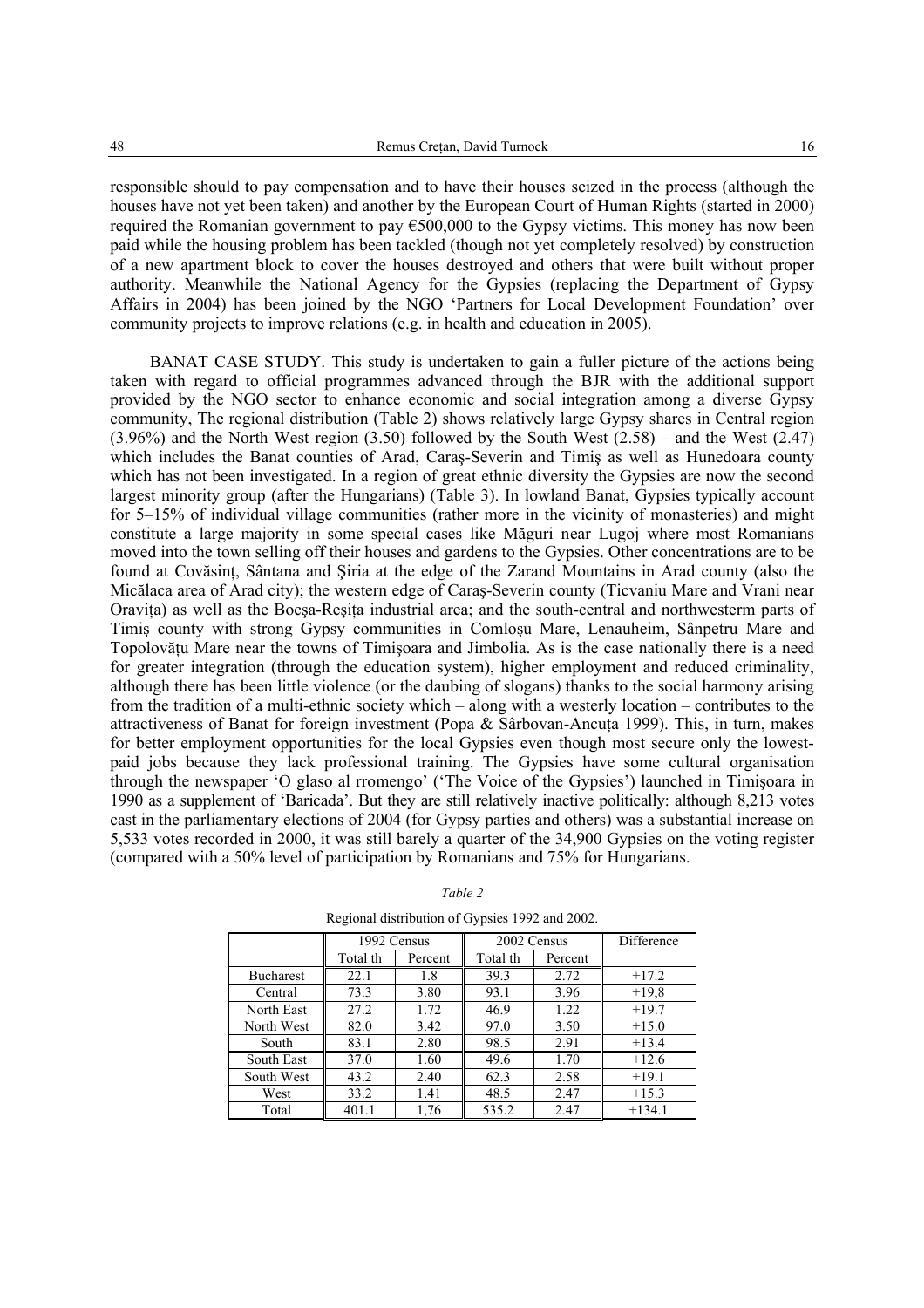|            | 1992 Census |         | 2002     |         | Difference |
|------------|-------------|---------|----------|---------|------------|
|            | Total th    | Percent | Total th | Percent |            |
| Total      | 2298.0      | 100.00  | 2168.7   | 100.00  | $-129.3$   |
| Romanians  | 1710.1      | 74.40   | 1689.4   | 86.25   | $-20.7$    |
| Hungarians | 161.0       | 7.00    | 131.1    | 6.09    | $-29.9$    |
| Gypsies    | 33.2        | 1.41    | 48.5     | 2.47    | $+15.3$    |
| Germans    | 65.7        | 2.86    | 27.1     | 1.38    | $-38.6$    |
| Serbs      | 27.0        | 1.17    | 26.6     | 1.05    | $-0.4$     |
| Others     | 30.0        | 1.30    | 26.0     | 1.00    | $-4.0$     |

Ethnic Structure of West Region 1992 and 2002.

*Local Authorities.* The county administrations have now been strengthened by the opening of a BJR (with the recommended level of staffing involving six persons) while experts are in place at the local level where many towns qualify for at least one expert e.g. Curtici in Arad county. Bocsa in Caraş-Severin and Deta, Lugoj, Recaş and Sânnicolau Mare in Timiş. However in the interim a number of temporary volunteers were needed (including some Romanians) to make up the numbers. A problem has been finding Gypsies who have the necessary qualifications e.g. Timiş could not employ any Gypsy specialists until 2006 (since no candidates came forward with the high school qualifications required) but five Gypsy volunteers were taken on and each one operated for a time as an expert. The situation in Arad has also improved recently where most of the initial temporary staff were replaced by five graduates from university faculties (including three from Sântana-Şiria area which means they have good knowledge of local poverty problems). The requirements are quite stringent with the experts needing a university degree, knowledge of a foreign language (preferably English), contacts with Gypsy communities through questionnaire or field study, a year's experience in Gypsy projects (mainly relating to EU funding) and the ability to help Gypsy in such domains as computer literacy, language skills and clerical work. There have also been some financial constraints and mediators have sometimes been used on a temporary basis. However, the situation is now satisfactory.

*Employment.* The number of Gypsies in local government has increased as more young Gypsy students have completed their high school and faculty education in the county towns of the region and have been helped by Gypsy politicians and intellectuals to take administrative jobs mainly in the BJR. But more finance is needed for work programmes which might, for example, train more social and medical assistants, while more could be done to cope with depressed, high unemployment areas in the main towns (Arad, Lugoj and Timişoara) and other places with a high Gypsy percentage. There are problems in the town of Sântana (Arad county) where Gypsy, constituting a third of the population, suffer from a particularly high level of unemployment and a high incidence of tuberculosis. BJR volunteers have been able to offer training to over a third of the population but many can do no better than take casual work – with payment on a daily basis – in agriculture and construction. As elsewhere in Romania young Gypsy have gone abroad in search of work but a proportion have sunk into criminality and have been repatriated. The NGO Association of Gypsy Women has also been very innovative in working with the local authority in Giarmata and Sântana in a programme that has secured PHARE finance for 24 houses and also obtained 10 ha of land to provide small plots for Gypsy families interested in growing vegetables. The local authorities provided the land for subdivision. At this point it is worth mentioning that the French government has financed a programme to settle repatriated Gypsies on small farms and provide livestock; although it remains to be seen if these enterprises will be viable and if the Gypsies will adjust to a life in farming in spite of the attractions of high salaries in other EU countries. Documentation again enters the picture through the 'carte de muncă' or work card; as well discrimination arising from a prison sentence or repatriation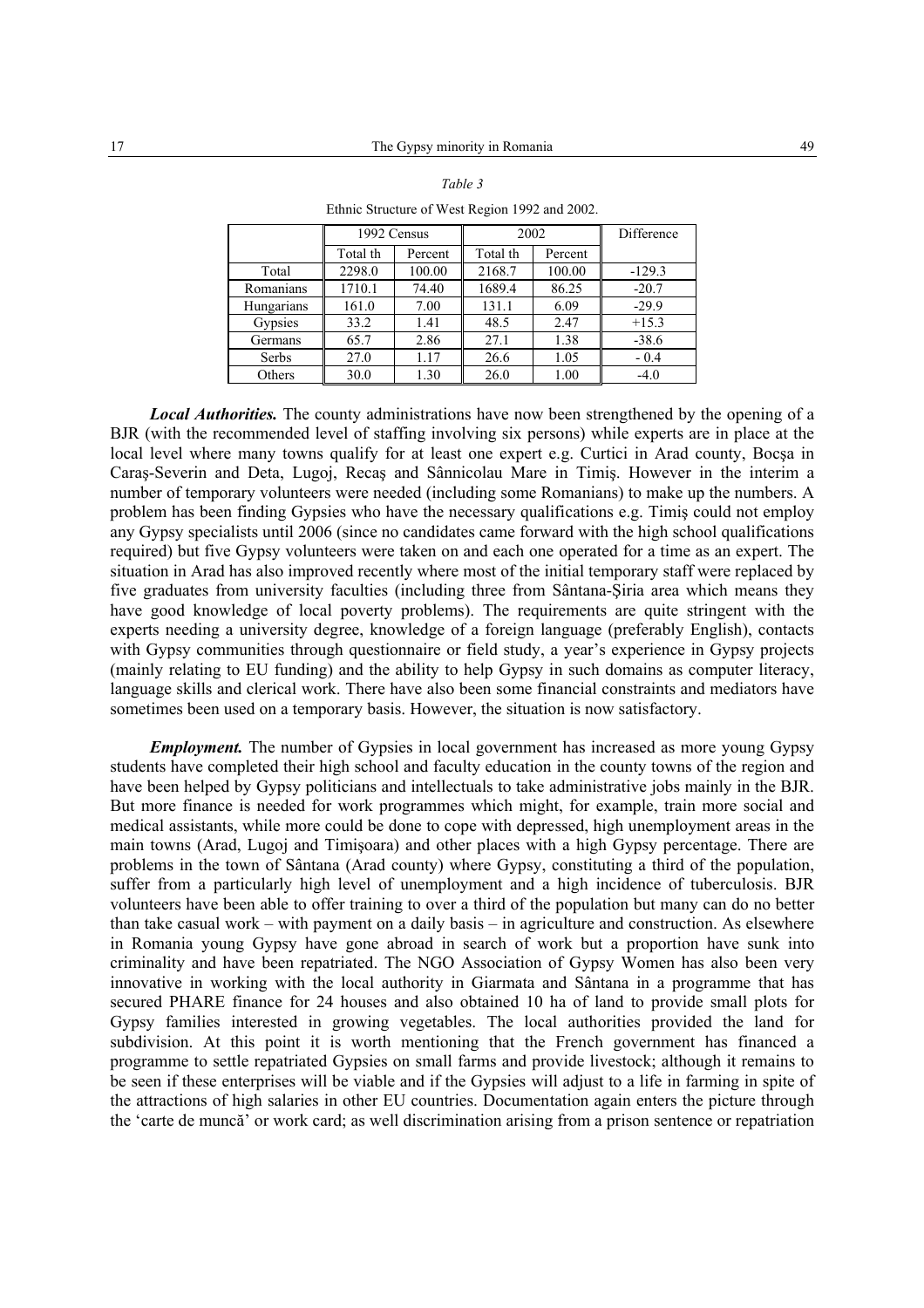for infraction abroad (hence the need for incentives to encourage employers to recruit such people). Not all projects succeed however: the Recitrave project run in Timisoara during 2000–2002 with European money for professional training and social reintegration did not succeed in placing any of the trainees, And while the Gypsies 'Access' Association cooperated with the Town Hall of Jimbolia over three-month training courses in 2002, preparing some 35 men and women for work in furniture and tailoring, most have since emigrated to Germany (although this was not necessarily a bad outcome). Better practical programmes are needed with greater amounts of EU money accessed.

*Environmental and Housing Improvements.* As local budgets increase – especially in the large towns, helped by local taxation of foreign companies – there is more being allocated to housing subsidies and assistance over clothing, winter heating and medicines. A substantial environmental improvement was made to roads and bridges in Gypsy areas, notably in the Gypsy district of Bocşa along with lighting for isolated streets. However a problem remains over garbage – left strewn around their houses and springs – partly because the council does not have enough vehicles to cover all streets regularly, but also because some Gypsy families refuse to put their refuse in bins. In the case of the periodic flooding of Gypsy homes in the Cunti area of Timisoara (and consequent temporary evacuations) the municipality is implementing a project (2007–2010) to contain the river channel. But more needs to be done to cope with depressed, high unemployment areas in the main towns and other places with a high Gypsy percentage e.g. depressed areas in Timişoara with high Gypsy unemployment like Luna (near the brewery) and Fratelia (close to the southern railway station). Over housing a negative picture has been coloured by local authority evictions from houses that were entered illegally and the Gypsy occupiers have lacked proof of ownership. New Gypsy 'palaces', built in Lugoj and elsewhere, are generally approved by the planning process but some were built illegally in Timişoara after a spontaneous migration to Strada Constantin Diaconovici Loga, with subsequent demolition generating diplomatic fall-out in the case of some individuals with double (Romanian-French) citizenship. Fiscal checks on sources of wealth have also raised tension. And in Arad some buildings listed as architectural monuments have been embellished with unapproved balconies and columns that have needed removal. On the other hand many Gypsy families were able to obtain cheap houses in the period 1990–1992 when German families emigrated; while the law on social housing (1992) allowed Gypsies access to nationalised properties (which enhanced President Iliescu's popularity for a time, as already noted). Allocation of substandard properties (e.g. not resistant to earthquake hazards) have also created difficulties but there is still a legal requirement to provide low-rent social housing is needed for poor Gypsy families (and others) with an income of less than  $\epsilon$ 100/month.

*Education.* Coordinated by a Gypsy school inspector in each county, integration projects seek to improve school attendance. In Timiş county has an inspector looking after all special Gypsy ethnic classes which are provided in parts of Deta, Jimbolia, Lugoj (Măguri), Recaş and Timişoara (Fratelia and Mehala) as well as the villages of Chevereşu Mare, Comloşu Mare and Lenauheim involving 2,000 pupils and 32 teachers. Despite some incidence of theft these schools are no longer segregated as was the case during 1990–1992 when other ethnic groups stayed away. The work extends into higher education Since Timişoara Technical College works on a 'Second Chance' project with the high school 'Şcoala Auto' where most pupils are Gypsies who graduate as motor mechanics. The university free places scheme does not operate as successfully as elsewhere: young Gypsy are considered to be too proud to accept charity (a situation that is also reported from Sibiu). But he NGO sector is particularly important and involves a wide spread of activities – some complementing official projects in education e.g. Foundation Center Education 2000 financed by a Gypsy NGO called Matra to seek 'Equal Chances for Gypsy Children in Education' in five high schools in Timiş while the Intercultural Institute in Timişoara has European (Socrates-Comenius) funding for its 'Eurrom' project training teachers to work with Gypsy children. Meanwhile, the Association of Gypsy Women has tried to improve the standard of teaching for Gypsy pupils and improve school attendance: in the latter case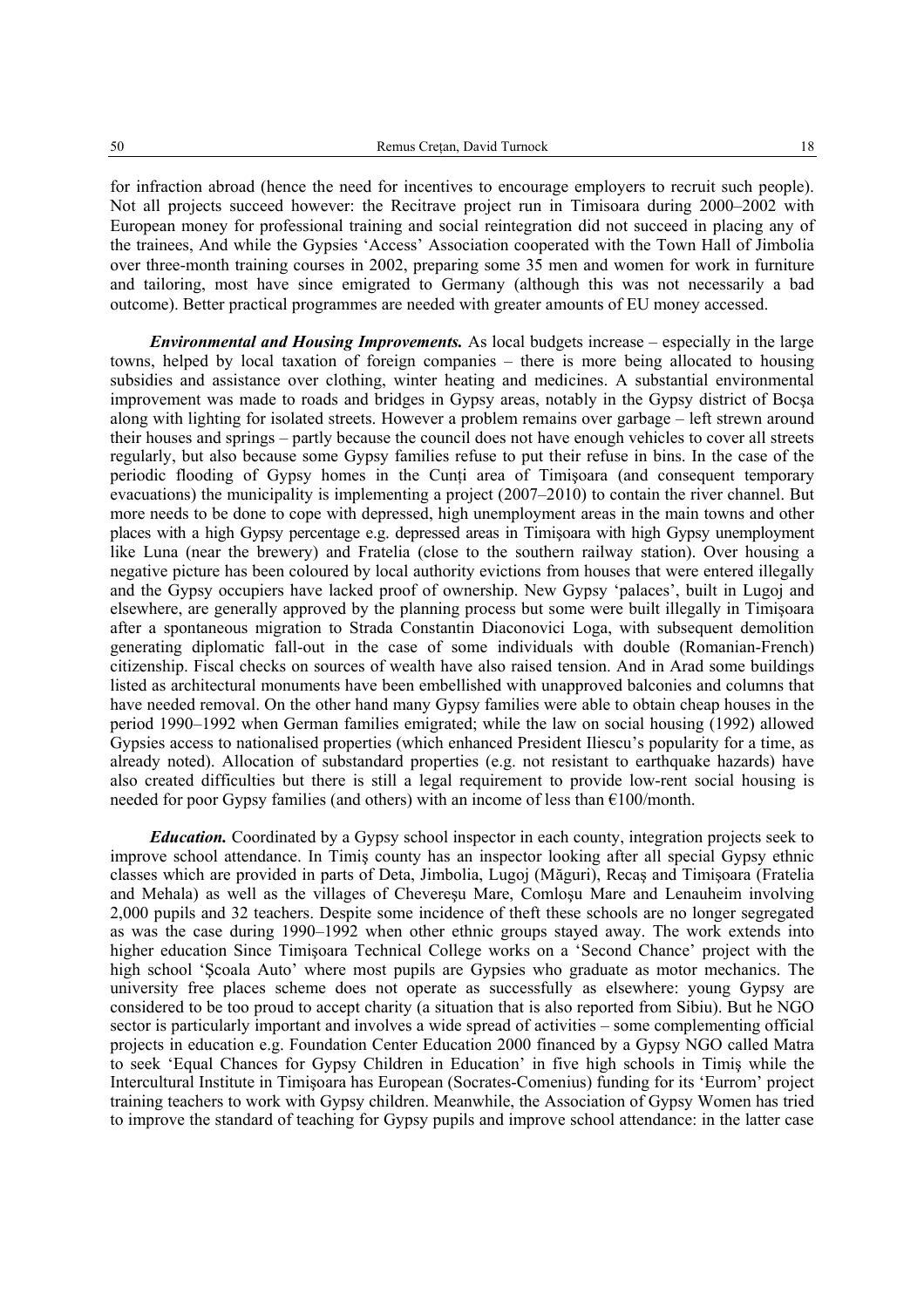bounties of €100 are offered to each Gypsy pupil completing their primary (eight year) schooling; attracting some envy from non-Gypsy pupils who would like to see other NGOs helping them in the same way! Also the county school inspectors cooperate with the Association over Gypsy pupil-teacher ratios, year by year, and arrange financial support for problem families (which reach  $E100/$ month for pupils who make good progress with their studies). On the whole, education programmes are working quite well with visible progress over the past decade.

*Health and Welfare* is another concern in view of the very poor access to doctors and hospitals in many rural areas; moreover pharmacies are very limited and free pills for some conditions are available only for a few days each month before supplies are exhausted. Efforts are being made to provide one Gypsy doctor for each 1,000 Gypsy citizens which twice as good as the national average. Health authority campaigns are trying to prevent in infectious diseases among Gypsy communities – especially in the Cunți area of Timisoara and the communes of Banloc and Săcălaz – where outbreaks of hepatitis, syphilis and tuberculosis have occurred in recent years. The national strategy also involves social mediators operating in Gypsy communities and seven mediators, trained by the Ministry for Health & Families, now work in each of the three Banat counties looking after elderly people. As regards broader welfare matters there is a national system of minimum income guarantee along with child allowances  $(\epsilon 30$ /month per child) as already mentioned, while other measures are gradually being taken at the local level with the launch of a training partnership by Timişoara Town Hall; while there is also some psychological counseling to help poor families access charitable sources to cope with their shortages of clothing, food and medicines.

However the NGO sector is again very active. The Banat Christian Community helps Gypsies with food and clothing at major Christian gatherings. And with encouragement from the Association of Gypsy Students, useful work is being done by Parudimos: a student NGO staffed by many Gypsy volunteers and involved in cultural and economic activities for young Gypsies e.g. festivals of song and dance; assistance for students over accommodation plus free food in social canteens; and integration into the world of work with part-time work during the period of study and full-time jobs after graduation. Parudimos has also collaborated with Radio Timişoara – since 2003 – over weekly one-hour Romani language programmes that are actually initiated by Gypsy students to include Gypsy family documentaries (both rich and poor), live Gypsy festival broadcasts, traditional skills (livestock breeding and copper working) and political interviews. The Christian Gypsy Democratic Union arranged with the Timiş Prefecture to celebrate an International Gypsy Day in 2001 (continued each year since) through musical events in churches. Parudimos have also been contracted by the local labour and social security office to help establish a network of employers ready to accept Gypsy workers (and generally requiring only basic qualifications). The Cultural Social Association for Gypsies in Banat (CSA) and Parudimos have worked with the police and reintegration service in an 'Equal Chances' project (launched in 2004) to integrate young Gypsies released from prison. This approach was strengthened in 2005 when CSA and the police were joined by Timiş CC, Timişoara Town Hall, West University (Department of Sociology and Psychology) and the St Peter and Paul Humanitarian Association to provide social and educational programmes for some 260 Gypsies still in prison. In addition CSA have undertaken sustainable development projects for Gypsies while the Parudimos 'Investment in the Future' programme has trained 14 young Gypsies for community development and fund raising.

*The Măguri Community.* One of the largest Gypsy communities in Banat is Măguri (previously known as Săndălac) seven kilometres south of Lugoj but within its urban territory today, although the Gypsy community developed in the Habsburg period when they worked in the town (the German Lugosch) but were not allowed to live in it before 1918. Along with many of the Romanians, some Gypsy subsequently moved into three areas of the town under Romanian administration – Casztela,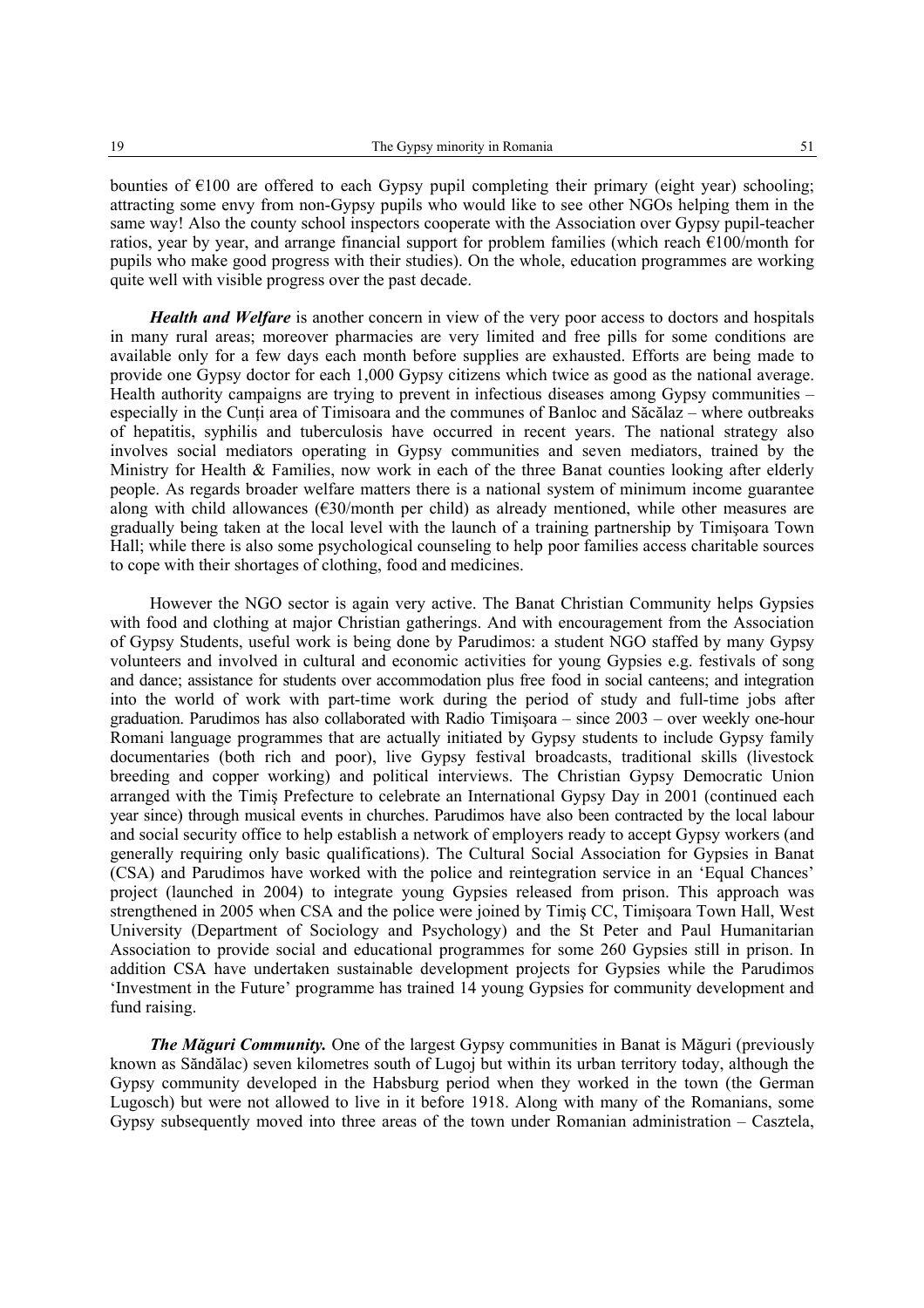Mondial (near a factory of that name working marble) and Naimontelep – while their houses in Măguri were taken over by Gypsies coming in from the surrounding hill country and other in-migrants built new wooden houses which are a distinct legacy from this period. But there was further exclusion under the Antonescu wartime regime of 1940–1994 which has made Măguri a much larger – and now relatively exclusive – Gypsy community (although a few of the more affluent Gypsy families moved back into town after the war). Whereas there were 335 Gypsies in the village in 1900 (40 percent of the total) there were 577 in 2002 (80 percent) with 15 percent Romanian (including some assimilated Gypsy families) and less than five percent Hungarian, although the latter are actually Hungarian speaking Romani who settled in the late nineteenth century. Relations between the three groups are good as is generally the case in Banat. With a mixture of traditional skills (as blacksmiths, brickmakers and musicians) and new occupations (technicians and construction/environment workers) only five percent of the working-age population have waged employment: two in a local Romanianowned shop while others commute into the centre of the town. However many are self-employed (commonly one person in each family) as singers who earn a considerable income, through performing at weddings and festivals. Other income is obtained from selling flowers, black market ('la negru') labour in the building industry or activity abroad. But there is still a high level of dependence on social security and more effort is needed on the part of the Timiş BJR and the Lugoj council (on which there has been a Gypsy representative since 2004). And the challenge extends to education because although all local schools (including the 'gymnasium') teach through the medium of the Gypsy language although only half the children of school age actually attend (while only a few attend colleges and professional schools in the towns).

The community is quite poor and has been unable to take full advantage of restitution legislation. Although some land has been returned other claims are impeded through a lack of documentation (even identity cards) while some families do not even have proof of home ownership. Services are provided by the town of Lugoj, apart from roads and gas pipes which are the responsibility of Timiş CC (Pandele 2002). While electricity is available many households have been cut-off for non-payment of bills; this prevents access to television and popular local programmes such as Europa Nova Lugoj. There is no gas supply and consequently families have to collect wood for their stoves which are the sole source of heating (though some firewood is provided by the local authority and distributed by NGOs). Roads have been poor until recently and there is no bus service. Hospital services are largely centralised in the town, although a small local hospital (with few facilities) remains in Măguri. However use of Lugoj hospitals by Gypsy women from Măguri since 1990 has made for a great improvement in care and constitutes emancipation of a kind. 170 of a total of 230 houses accommodate Gypsy families with five to seven members with the larger tending to poorer and less well educated. However only about 25 wooden houses remain and the condition of the majority is satisfactory. Social housing has brought some improvements since several homes previously inhabited by Romanian families who went abroad were made available at low cost. There is a gradient from the large brick-built tile-faced houses in the centre with 7–10 rooms and high levels of car ownership and the poor one-room cabins on the periphery that lack even an electricity supply. But better housing is not always the top priority and some families with relatively poor accommodation invest in gold and run second-hand Mercedes cars. Socially the community had some unity through participation in longestablished festivals when traditional costume is still worn: 'Zăpostul' in March marks the end of winter while a festival for children goes along with the religious feast of St Mary in mid-August and there is a the ball ('Balul romilor') in October.

The local authority has been active in securing PHARE funding for the local infrastructure.  $E12$ mln was spent during 2002–6 on a new road to the town centre (and the improvement of the old one), along with refurbishment of the school and the 'Cămin cultural'. And Romanian government funding had provided piped water, sewerage, a TV cable and a heating installation for the Orthodox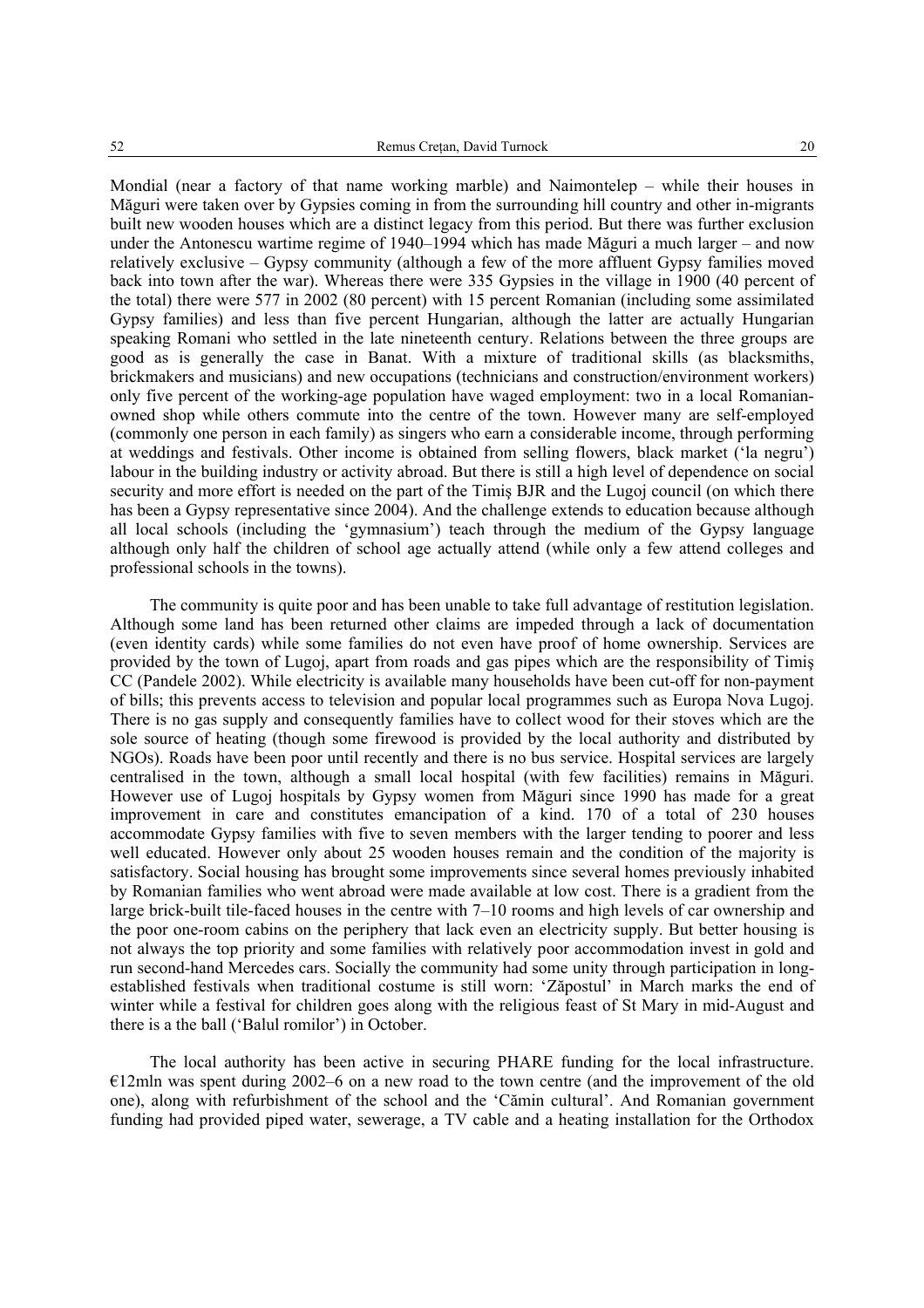church. There is also space available for a hundred new houses on the edge of the village which are intended for the rehousing of existing families and also to accommodate more incomers. Some NGOs, with both Gypsy and Romanian workers, provide support for the Măguri Gypsies (including the distribution of food and clothing, as well as the firewood already mentioned: the Lugoj-based Hope Angels Foundation and the Charity Association from the Lugoj Uniate/Greek-Catholic diocese; also the Bethany Social Services Foundation and the Parudimos Association from Timişoara. In particular Parudimos has helped to train Rome teenagers to work in aspects of community development as part of county networks to improve inter-ethnic relations, school attendance, health education and cultural development. There has been some improvement in the sense that over 50 children now attend school

A questionnaire survey among 300 children and 170 parents revealed the depth of traditional family life and reliance on the judgement of the older people. As a result the state appears as an alien institution that may provide benefits occasionally needed on an emergency basis but without requiring the obligation to cooperate with basic bureaucratic requirements: an outlook that was sustainable under communism to the point where few can see the need to change their habits now, even though the health services are no longer free (since drugs have to be paid for) and those who work abroad are not normally insured against hospital treatment at home. Thus only the younger people become aware of the need for integration into mainstream society including conformity with legal requirements (e.g. over proper documentation) in return for the right to enjoy state benefits. Most high school graduates appreciate the benefit of basic education, which is encouraging for the next Gypsy generation, even if additional workplace skills are needed as a qualification for finding work abroad. However neglect of basic skills at a time when the labour market demands high qualifications is now placing most Gypsy families at a more serious disadvantage. About half the families now live comfortably through money sent from Germany, Italy and Spain; while 30% have no regular income and depend on social security through 'community social assistance': a special programme for Gypsy launched by Lugoj Town Hall in 2005–2006. But poverty remains a problem for the 20% with income from local employment since wages are low for unskilled work and hardly meet the needs of families with three or four children; which affects education since school books have to be shared. However local education has improved through school modernisation with computers and new furniture and also the completion of a new 'Centre for Gypsy Social Assistance' offering 60 places for extra school classes to counter droppingout; also computer facilities to help children keep in touch with parents working abroad; free xerox facilities; and a games room.

#### **CONCLUSION**

The integration of Gypsies is a social problem with deep historical roots and one which shows a consistent pattern of marginality. It is also relevant to ask to what extent the Gypsies have tacitly encouraged or acquiesced in their marginalisation as a means of preserving elements in their traditional culture; although it is also evident that governments have been unable to resource policies of social inclusion consistently and have – at times – sought radical and inhumane solutions. Meanwhile, the perception of the Gypsies as a disruptive minority responsible for disproportionate levels of criminality is not wholly unjustified and forms part of the wider problem of self-exclusion; although it has to be recognised that substantial numbers of Gypsies are continually joining mainstream society and tacitly relinquishing their old affiliations which means that the visible Gypsy community is almost by definition deprived and underprivileged: instinctively falling back on a traditional practice of compensating for marginality by cultural identity and family cohesion in order to survive in a climate of discrimination which has certainly increased – albeit unintentionally – since 1989; while the strategy is widely perceived by others as a perverse resistance to meaningful connection with mainstream society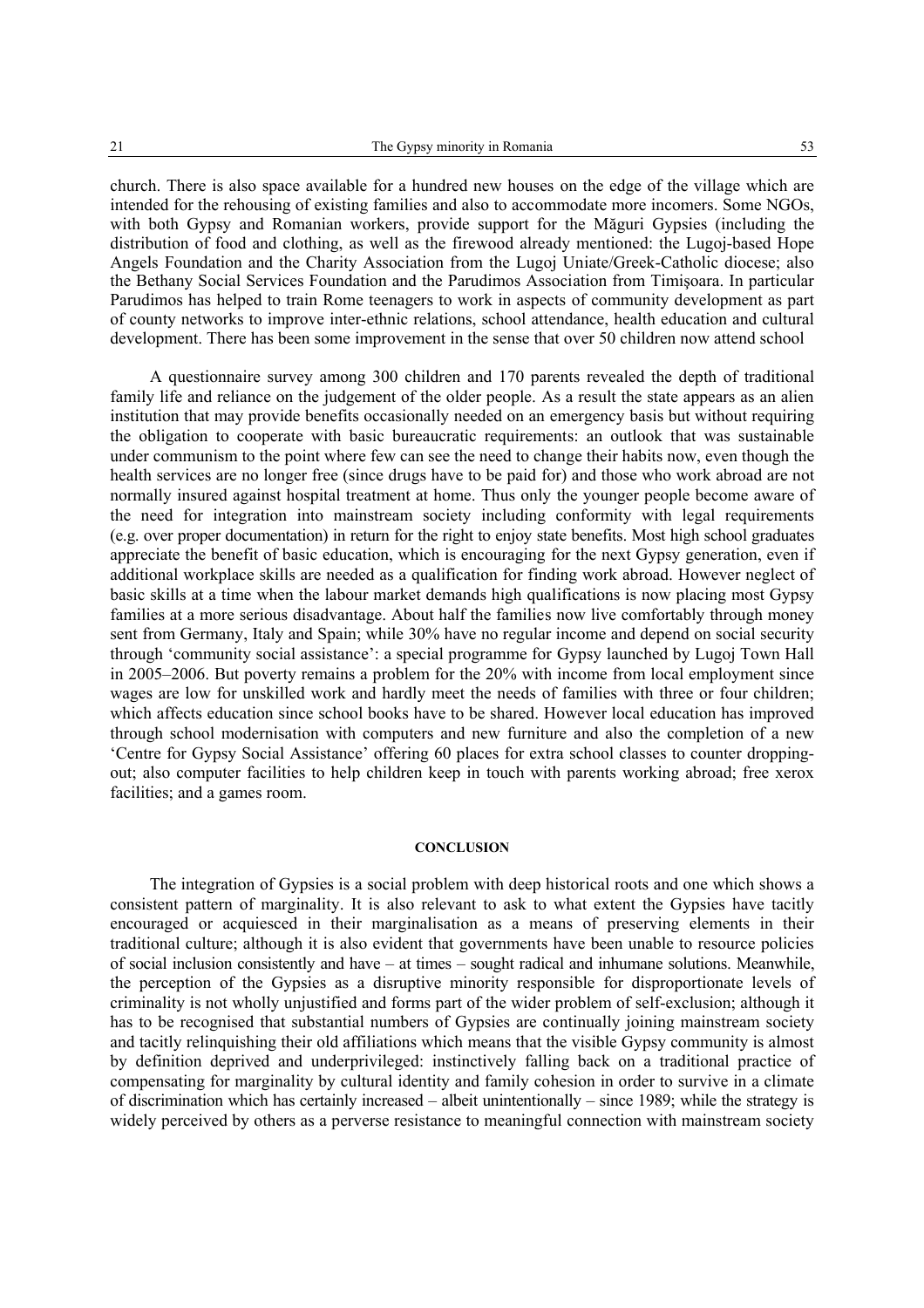and government. But limited resources have blunted even the most well-meaning efforts to improve welfare and the post-communist years have seen a measure of welfare retrenchment and the expanding Gypsy organisations have lacked the resources to make a significant impact.

However now that the European concept of an inclusive society cannot now accept Gypsy maginalisation, policies must be adopted and prosecuted to a successful conclusion. With adequate resources now available after several years of sustained economic growth (which has also transformed the labour market) it is now imperative that the historic problem of marginality should be addressed with priority for the disproportionately large younger generation. While traditional values and practices will be difficult to break down there are signs that many Gypsy families are now trying to balance the maintenance of their cultural identity with more meaningful inclusion in a wider society. So it is important that the new generation should be encouraged to extend this compromise between modern and traditional values. Hence the appropriate emphasis on young Gypsy to seek employment and also to take up places in high schools and universities (where attendance has traditionally been very low on account of the preference for handicraft work). The paper has also outlined the increasing role of national and local government; also the scope for practical training by ANR institutions and experienced NGOs according to the programme for community development launched under the Lisbon Agenda. Indeed, the substantial input by NGOs in such areas as health and education is making it easier for the Gypsies to help themselves in a situation where the performance of dedicated political parties is disappointing. There is certainly considerable potential here since OSI have drawn attention to a lack of capacity in accessing European funding and other weaknesses including premises that have inadequate space and are poorly located. Further momentum is being generated by designation of 2005–2015 as the 'decade of Gypsy inclusion' with priority for education, health, employment and housing/infrastructure, And while Romania accommodates the presidency for this initiative within the ANR (in view of its large Gypsy population) the Institute for Life Quality Research (Institutul pentru Cercetarea Calității Vieții: ICCV) has extended its activity to ensure that Gypsy projects are included in virtually all its 20 projects concerned with these four interrelated priorities

#### **REFERENCES**

Achim, V. (1998), *Ţiganii în istoria României,* Edit. Enciclopedică Fonseca, Bucureşti.

- Amelina, M., Chiribucă, D. & Knack, S. (2003), *The Romanian poor in inter-household and community networks*, World Bank, Bucureşti.
- Anăstăsoaie, V. & Târnovschi, D. (2001), *Proiecte pentru rromii din România 1990–2000*, Edit. Dacia, Cluj-Napoca.
- Barany, Z. 2004, '*Romani marginality and politics*', H.F.Carey ed., Romania since 1989: politics economics and society, Lanham, Md.: Lexington Books, 255–74.
- Berescu, C. and Celac, M. (2006), *Locuirea și sărăcia extremă: cazul comunităților de romi*, Edit. Universității Ion Mincu, Bucureşti.
- Burtea, V. (1996), "*Marginalizare socială și cooperare în cazul populației de rromi*", Revista de Cercetări Sociale 6(3), 22–33.
- Cace, S. & Vlădescu, C. eds. (2004), Health *status of the Roma population and its access to health services*, Edit. Expert, Bucureşti.
- Chelcea, I. (1944), *Ţiganii din România: monografie etnografică*, Edit. Casa Şcoalelor, Bucureşti.
- Cherată, L. (1998), *Istoria ţiganilor*, Edit. Z, Bucureşti.
- Cook, L.J. (2005), '*Welfare states constituencies and postcommunist transitions*': M.C. Cain, N. Gelazis & T. Inglot eds., Fighting poverty and social security: what can post-Soviet states learn from the new democracies of Central Europe?, Washington D.C: Woodrow Wilson International Center for Scholars, East European Studies, 101–15.
- Consiliul Naţional pentru Combatarea Discriminării (2004), *Barometrul de opinie privind discriminarea în România*, CNCD, București.
- Cozma, T, Constantin, C. and Momanu, M. (2000), *Educaţia romilor în România: dificultăţi, soluţii*, Edit. Poliron, Bucureşti. Costachie, S. (1997), '*Socio-demographic characteristics of Romania's gypsy minority*', D. Light & D. Dumbrăveanu-
	- Andone eds., Anglo-Romanian geographies: proceedings of the second Liverpool-Bucharest Geography Colloquium, Liverpool, Liverpool Hope Press, pp. 111–117.
- Cretan, R. (1999), *Etnie, confesiune și comportament electoral în Banat*, Edit. Universității de Vest, Timișoara.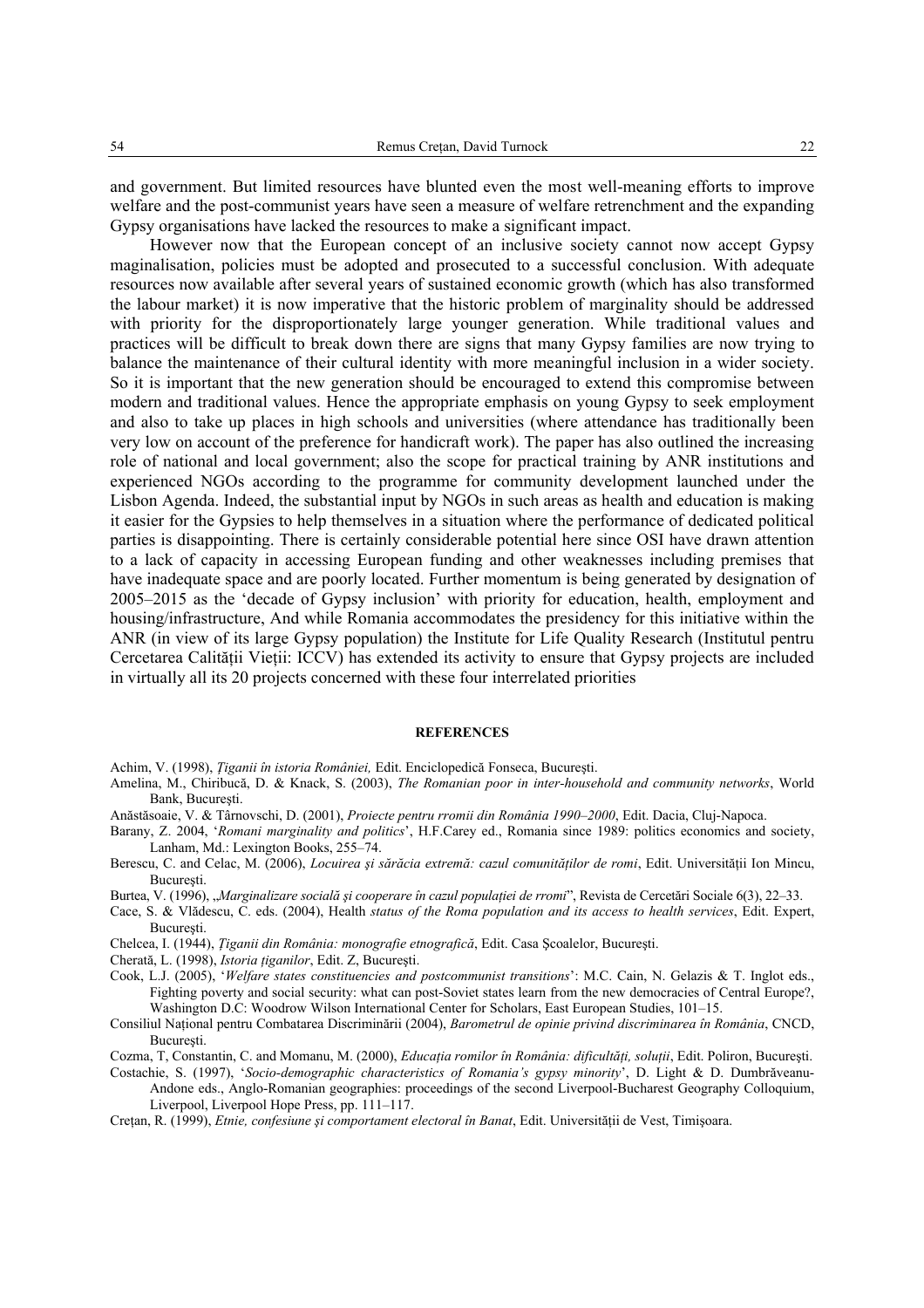| n n<br>رے | $\mathbf{m}$<br>The<br>--<br>лог<br>наша<br>____ |  |
|-----------|--------------------------------------------------|--|
|           |                                                  |  |

- Cretan, R. (2003), '*Social and spatial marginality: historical-geographical issues about the Roma of Banat and Crisana*', Hatarok es Regiok 4(3), 459–71.
- Cretan, R. (2006), *Etnie, confesiune și opțiune electorală în Banat: tradiție, actualitate, structuri teritoriale*, Edit. Universității de Vest, Timișoara.

- Dobraca, L. (1994), '*Reflections géographiques sur la minorité des tsiganes en Roumanie*', Revue Roumaine de Géographie 38, pp 65–73.
- Duminică, G., Cace, S., & Preda, M. (2005), *Evaluarea programelor pentru comunitățile de rromi*, Agenția de Dezvoltare Comunicare Impreună, Programul Naţiunilor Unite pentru Dezvoltarea, Bucureşti.
- Dumitrache L.& Dumbrăveanu, D. (1998), '*Crime Perception and its Influence on Social Behaviour: Case study of Ferentari Estate*': G.Erdeli & D.Dumbrăveanu eds., Romanian-British Geographical Exchanges: Proceedings of the Third Romanian-British Colloquium, Corint, Bucureşti, 61–67.
- Ehrler, J. J. (1982), *Banatul de la origini şi până acum*, Edit. Facla, Timişoara.
- Ely, B. (1964), *Nomadisme et sédentarisation des Tsiganes*, Paris, Bulletin de la Société d' Antropologie.
- European Commission (1999), *Situation of Roma in candidate countries: background document*, www.situationofroma/ candidatecountries/helsinki
- European Commission (2002), *Asistenţa UE pentru comunităţile de rromi din Europa Centrală şi de Est*, http://europa.eu.int/ comm/enlargement/ index.htm
- European Commission (2004), *The situation of Roma in an enlarged EU*, Brussels, European Commission.
- European Roma Rights Centre (2005), *Stigmata: segregated schooling of Roma in CEE: a survey of patterns of segregated education of Roma in Bulgaria, Czech Republic, Hungary, Romania and Slovakia*, ERRC, Budapest.
- European Roma Rights Centre (2006), *Ambulance not on the way: the disgrace of health care for Roma in Europe*, ERRC, Budapest.

Fraser, A. (1994), *The Gypsies*, Blackwell, Oxford.

- Fundaţia pentru o Societate Deschisă România (2007), *Barometrul incluziunii Romilor*, FSD România, Bucureşti, http://www.osf.ro/en/ publicatii/php.
- Gerganov, E., Varbanova, S. & Kyuchukov, H. (2005), '*School adaptation of Roma children*', Intercultural Education 16(5), 495–511.
- Gheorghe, N. & Liegeios, J.P. (1996), *Rromii: o minoritate a Europei*, Minority Rights Group International, Oradea.
- Griselini, F. (ed. 1984), *Încercare de istorie politică şi naturală a Banatului Timişoarei*, Edit. Facla, Timişoara.
- Hoelscher, P. (2004), *A thematic study using transnational comparisons to analyse and identify what combinations of policy responses are most successful in preventing and reducing child poverty in Europe*, European Commission, Brussels.
- Hoelscher, P. (2007), *Romani children in South East Europe: the challenge of overcoming centuries of distrust and discrimination*, UNICEF CEE/CIS Regional Office, Social & Economic Policy for Children Discussion Paper 7, Geneva.
- Humeau, J.- B. (1992), *Les Populations Tsiganes en France: reflexion géographique sur les lieux de sejour des gens du voyage en France depuis la Seconde Guerre Mondiale*, Université d'Angers, Angers.
- Ivanov A. ed. (2002), *Avoiding the dependency trap: a regional human development report the Roma in Central & Eastern Europe*, Bratislava, United Nations Development Programme.
- Jigău, M. and Surdu, M. eds. (2002), *Participarea la educaţie a copiilor romi: probleme, soluţii, actori*, Marlink, Bucureşti.
- Kocsis, K. (1994), '*Contribution to the background of the ethnic conflicts in the Carpathian Basin*', GeoJournal, 32, 425–33.
- Kocsis, K. (2000), *The Roma question in the Carpatho-Pannonian region*, Z. Kovács ed., Hungary towards the twentyfirst century: the human geography of transition, Geographical Research Institute of the Hungarian Academy of Sciences, Studies in the Geography of Hungary 31, Budapest, 119–135.
- Kocsis, K. (2001), '*Ethnicity*', D.Turnock ed., East Central Europe and the Former Soviet Union: environment and society, Arnold, London, 88–103.
- Lawless, P., Martin, R. & Hardy, S. (1997), *Unemployment and social exclusion: landscapes of labour marginality*, Jessica Kingsley, London.
- Liga Pro Europa (2005), *Discriminarea rasială în judeţele Arad, Cluj, Harghita, Sibiu şi Tim*iş, Open Society Institute, Budapest.
- McDonald, CV. (1999), '*Roma in the Romanian education system: barriers and leaps of faith*', European Journal for Intercultural Studies 10(2).
- Martinez, N. (1998), *Rromii*, Edit. de Vest, Timişoara.
- Mehretu, M., Pigozzi, B. W. M., Sommers, L. M. (2000), *Concepts in social and spatial marginality*, Edit. Geografiska Annaler 82 B/2, Stocklholm, 87–93.
- Mete, C., Burnett, N., Teşliuc, E. et al. (2003), *Romania: poverty assessment*, World Bank Report 26169-RO, Bucureşti.
- Ministry of Labour, Social Solidarity and Family (2006), *National strategic report concerning social protection and social inclusion*, Government of Romania, Bucureşti.
- Năstasă, L. (2001), *Ţiganii din România*, Centrul de Resurse pentru Diversitate Etnoculturală, Cluj-Napoca.
- Năstasă, L. & Salat, L. (2003), *Relaţii interetnice în România postcomunistă*, Centrul de Resurse pentru Diversitate Etnoculturală, Cluj-Napoca.

Crowe, D. (1996), *A history of the gypsies of Eastern Europe and Russia*, St. Martin's Press, New York.